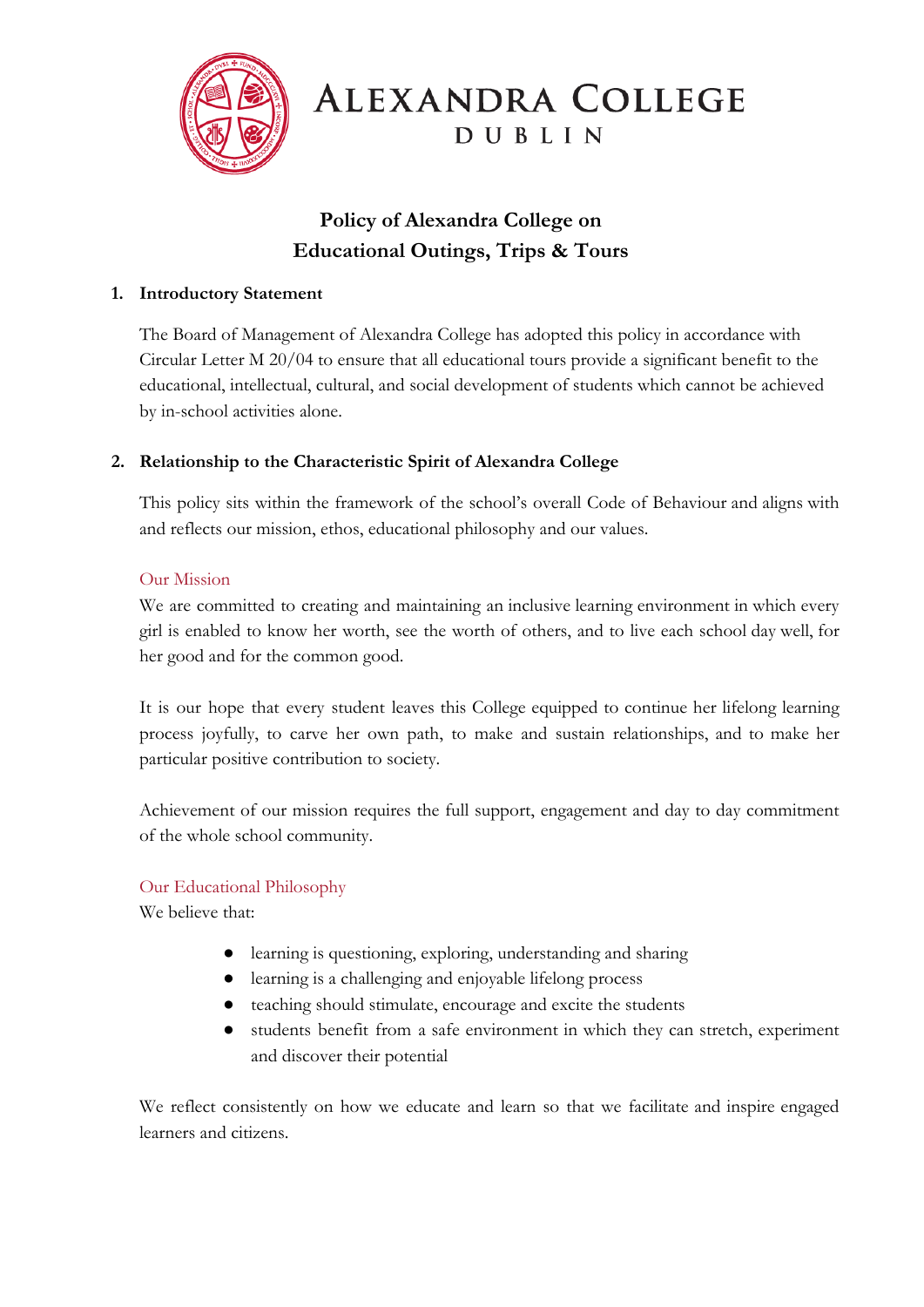#### Our Values

Our core values are a daily commitment to a way of being in the world. Together, they provide a framework to help us to think clearly, behave positively, reach sound decisions, be well, and contribute to the development and wellness of others.

We are committed to:

Independent Thinking: We teach our students to know themselves; how to think freely, critically and purposefully; to reason respectfully.

Respect: We respect ourselves, each other and our environment. We acknowledge the perspective, development and contribution of every individual and work together to benefit personal growth and the common good. We create an atmosphere and community of respect, understanding, non-judgmental challenge and encouragement.

Responsibility: We are responsible for ourselves and to society. We encourage our students to create and to take leadership opportunities, to act purposefully with conscience.

Diversity: We value the identity, heritage and culture of every student. We acknowledge and celebrate interconnectivity and the value and challenge of difference.

#### **3. Purpose of the Policy**

The Board of Management grants approval through the Principal for tours and outings which meet the criteria set out this policy.

The policy sets out:

- 1. the rationale for having outings and tours; and
- 2. the criteria to be met to ensure:
	- a. the broad education of our students in line with our mission and educational philosophy;
	- b. the health and safety of all students and members of staff on educational outings; and
	- c. that students get the optimal benefit and enjoyment from tours and outings and that the extra cost for parents and guardians and the extra burden on school time and resources of tours and outings are taken into account.

#### **4. Rationale for Having Tours/Outings**

a. Alexandra College is committed to the broad education of all students who attend the College. Alexandra College provides an effective, wide-ranging academic education supported by education in sport, music and the performing and visual arts. We recognise that exposure to a variety of experiences and cultures is part of an holistic education. We encourage students to be curious, to engage in intellectual challenge and to explore the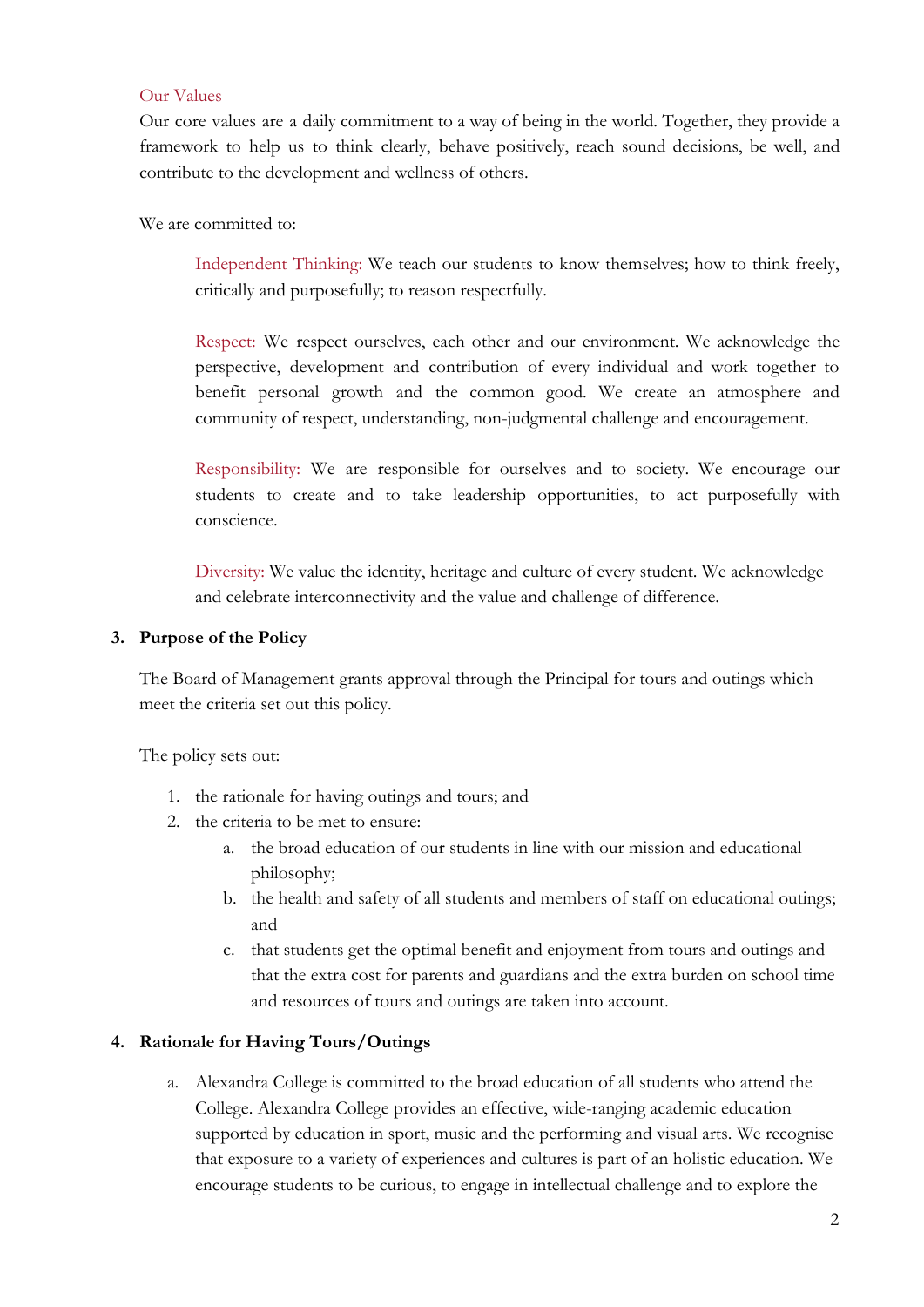world around them: in class, in extra-curricular activities, and in the diverse learning community of a boarding and day school which welcomes students from all over Dublin, Ireland and the world.

- b. Tours and outings provide a significant benefit to the educational, intellectual, cultural, and social development of students which cannot be achieved by in-school activities alone. They are an extension and reinforcement of classroom activities.
- c. The curriculum content of some subjects requires field studies/tours/outings/ recreational activities, which take place off campus.
- d. Tours assist in facilitating social skills and bonding between students, as well as providing teachers with an opportunity to get to know students in a non-classroom environment.
- e. Tours and outings facilitate students to build awareness of and links with the local community and with people of different cultures at home and around the world.
- f. In-school teaching and learning is enhanced with a balanced programme of outings and tours for the school year that does not prove too costly to parents or guardians and does not overburden the school timetable or impinge on the day to day operation of the school.

#### **5. The need for a Relevant Policy**

- a. To safeguard the health, safety and welfare of our students by ensuring that reasonable care has been taken in the nature of the trip chosen, the level of supervision provided, the venue, the means of transportation, the demands on the physical resources of the girls, having regard to their age and capacity, and the dangers to which they may be exposed.
- b. To ensure that all staff are aware that the degree of care required of them will vary with the circumstances and the age of the student.
- c. To ensure that the extra cost of trips is communicated in good time to facilitate parents and students to plan and so to facilitate participation in school trips.
- d. To ensure that tours and outings take place efficiently and smoothly and with appropriate supervision.
- e. To clarify expectations of behaviour for all tours and to outline the grounds on which a student may be refused permission to be included on a trip.
- f. To involve all members of the school community in implementing this active living policy on tours and/or outings to promote partnership, student agency and co-agency, and daily application by the School Community of the school's values.

#### **6. Scope of policy**

This policy applies to all members of the staff of Alexandra College who take students off campus on an outing or trip. It applies to all and each of the students participating in the activity and to their parents/guardians.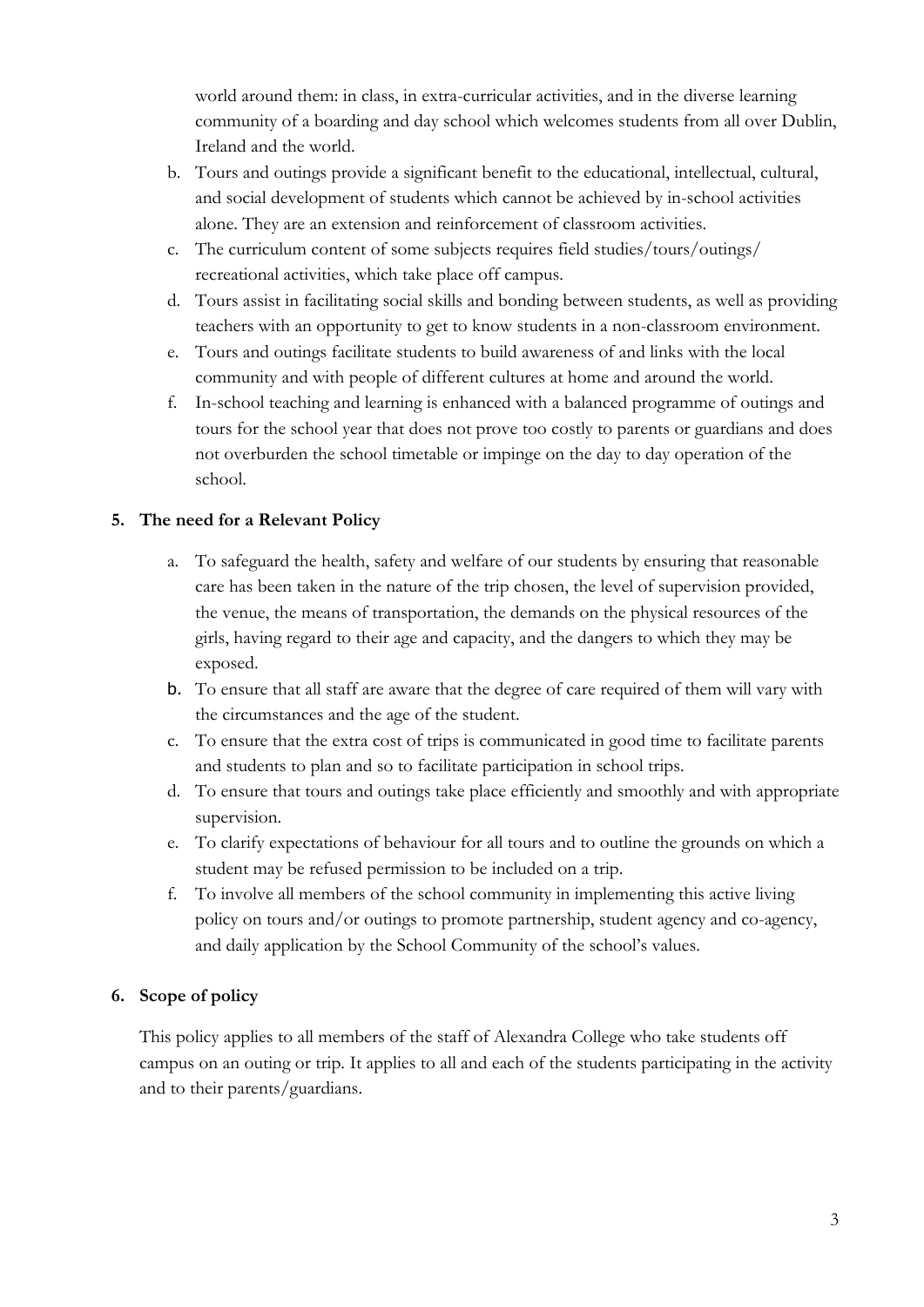#### **7. Expected Behaviour**

- a. Students are expected to conduct themselves well whilst on the tour, with responsibility for themselves and to others, and with respect. Students must abide by the accompanying staff's instructions to facilitate the smooth running of the tour.
- b. This policy should be read in conjunction with the Code of Behaviour; Anti-Bullying Policy; and Social Media and Internet Acceptable Use Policy; the values and ethos of the school and day to day teaching and learning on appropriate and unacceptable behaviour.
- c. The Code of Behaviour of Alexandra College and associated policies apply to all students of Alexandra College and relate to all school activities both during and outside of normal school hours. They apply both on and off campus, and anywhere students are clearly identified or identifiable as students of the College.

In particular, Section 25 of the Code of Behaviour provides:

#### **"Outings and Tours**

- i. This Code of Behaviour also applies to all school outings and tours, whether or not they involve an overnight stay.
- ii. Before a student is accepted for a tour, her previous behaviour may be taken into consideration.
- iii. Parents or guardians will be notified, in advance, of all tours and both the student and her parents or guardians must sign the appropriate consent form. In this way parents, students and teachers enter into a partnership promoting good and appropriate student behaviour at all times.
- iv. Parental consent is not required for outings, sanctioned by the Principal, which take place during the school day.
- v. Representing Alexandra College is an honour and brings responsibilities. Students representing the College must adhere to the College's Code of Behaviour at all times."
- d. Students may not consume, share or purchase alcohol, cigarettes, e-cigarettes or drugs whilst on the tour, even if they are over 18. The College reserves the right to impose sanctions in accordance with the Code of Behaviour and/or:
	- i. The offending student may be sent home immediately at the parents' expense.
	- ii. The offending student may be excluded from future school tours.
- e. Staff reserve the right to inspect all items of personal property and luggage, in the presence of the student, at any time. Staff may also inspect accommodation areas.
- f. Students are responsible for paying for any damage to property, for which they are responsible.
- g. Tours are organised as a group venture students must remain with the group at all times. They are expected to present themselves at meal times, roll calls, etc, and must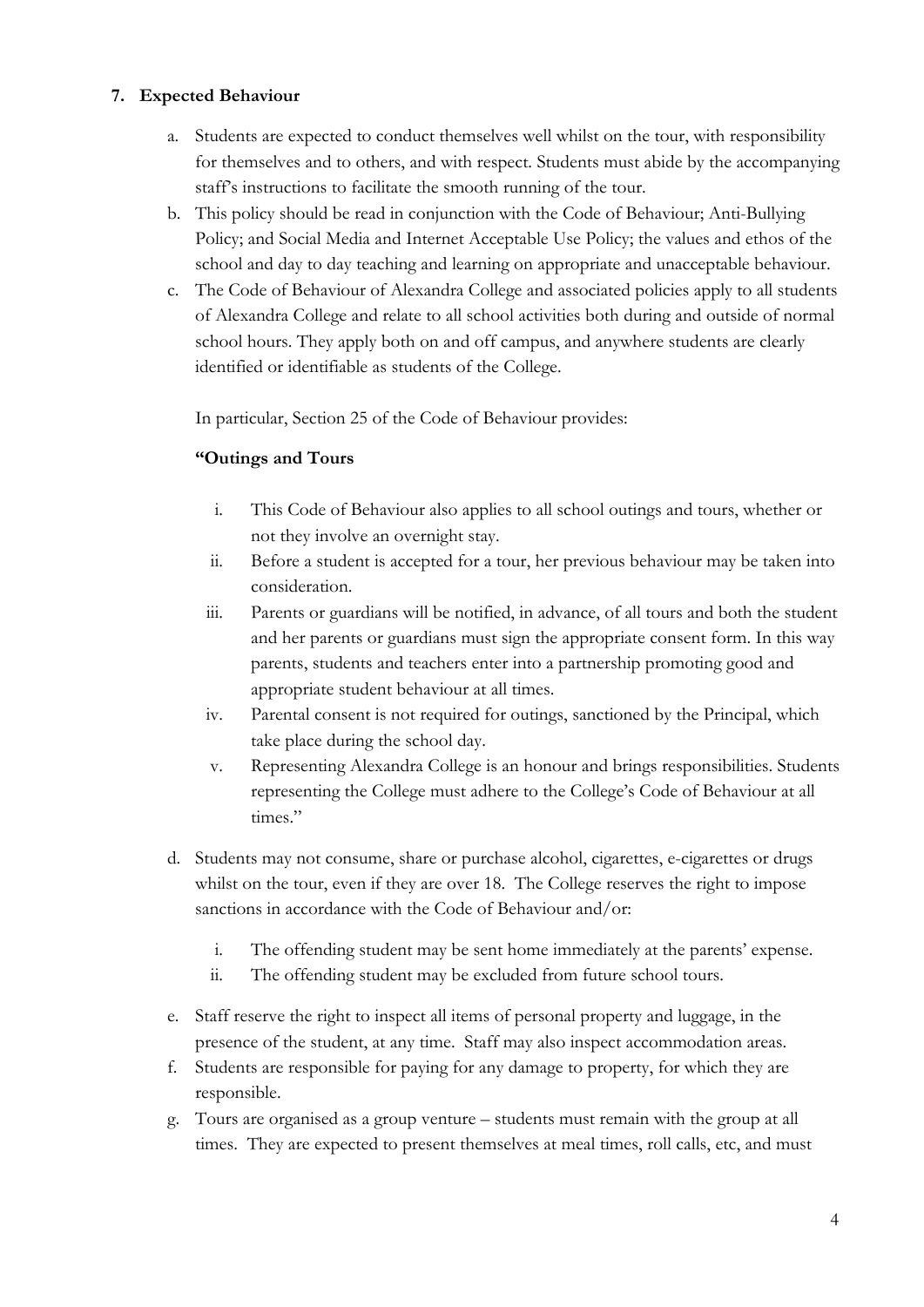attend all excursions. Students may have some free time to shop/explore but must do so in groups of no less than three.

h. Students are expected to adhere to the bed times decided upon by the staff and to turn off and keep turned off all devices.

#### **8. Refusal of Permission to Participate**

- a. No student will be permitted to participate in an outing, tour or trip if she and her parent or guardian have not signed and submitted the Code of Behaviour Acceptance Form to indicate their understanding and acceptance of the Code of Behaviour of Alexandra College.
- b. No student will be permitted to participate in an outing, tour or trip if her parent or guardian has not signed and submitted the appropriate consent form.
- c. Before a student with a medical condition is allowed to participate in a trip, the school must be confident that the needs of the student can be managed without compromising the health and safety of the student in question, the other students participating, or the itinerary of the trip. Each case will be considered on an individual basis in consultation with parents/guardians.
- d. The Principal may at her discretion exclude from any tour, trip or outing any student who:
	- i. has a history of inappropriate behaviour at school or at school activities;
	- ii. has a record of breaches of the Code of Behaviour.

#### **9. Approval for Educational Tours**

The Principal will approve tours on behalf of the Board of Management provided that the tour conforms with the criteria of the circular letter M20/04 and that in particular, in so far as is reasonable:

- a. the proposed tour is an extension and reinforcement of classroom activities; is designed to include the maximum number of students in a class; and is likely to enhance the learning process of as many students as possible by providing educational experiences which the classroom alone cannot provide;
- b. the proposed tour is planned, in consultation with parents, well in advance of tour dates and preferably before the start of the school year;
- c. the full cost of the tour is communicated to parents at the planning stage so as to facilitate financial preparation with a view to facilitating maximum pupil participation;
- d. every effort is made to ensure that the cost involved does not prevent any pupil or group of pupils from participating in the tour;
- e. where possible, if the proposed educational tour is of more than one day's duration, it is arranged to coincide with normal school holidays;
- f. staff planning the tour or outing, are aware of all necessary procedures that must be observed to provide for the health and safety of staff and students and to ensure that tours and outings take place efficiently and smoothly and that the standard of supervision is firmly within guidelines and standards;
- g. the proposed tour is appropriate to the age group/grade concerned;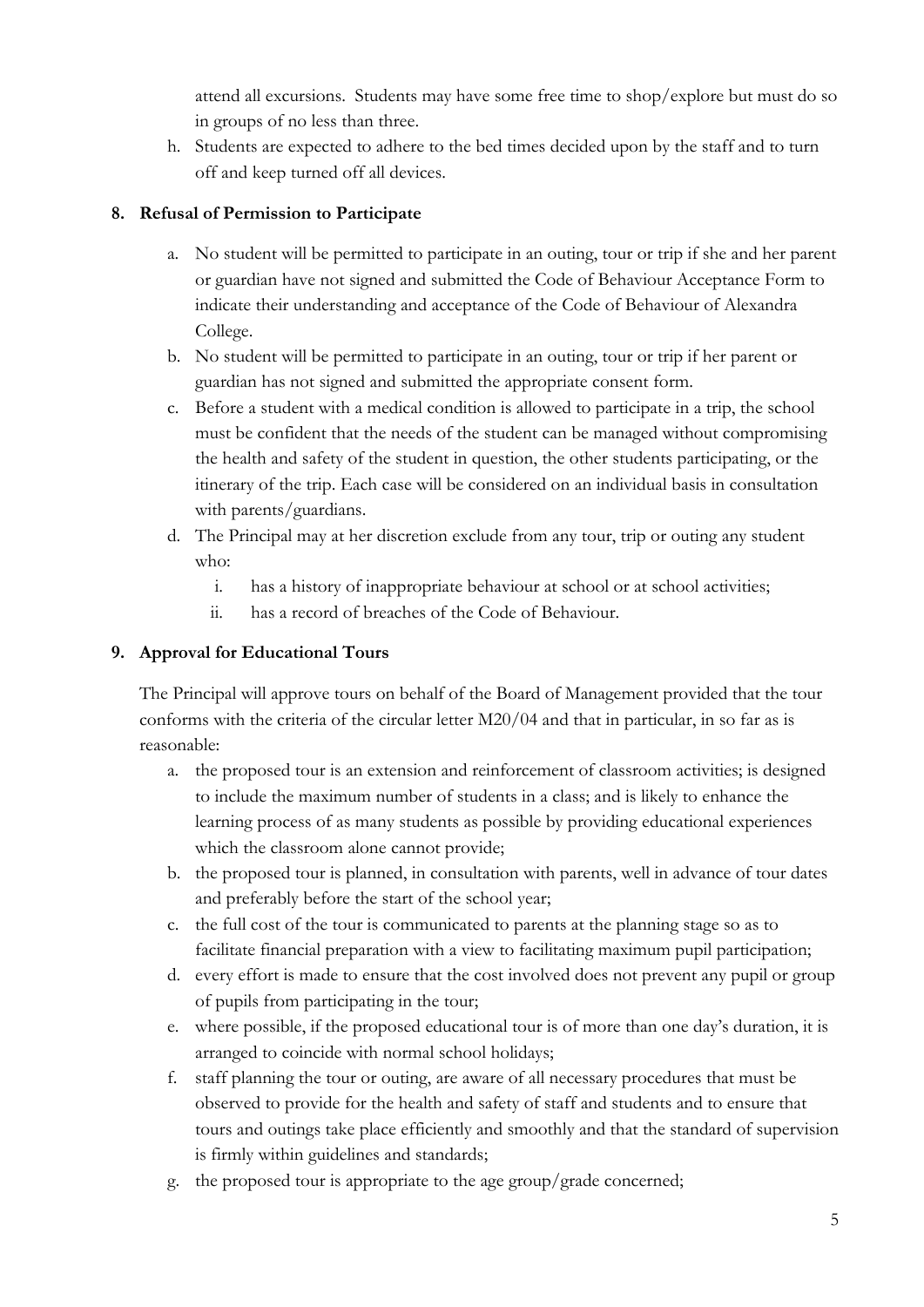- h. the school tour coordinator has taken into account other proposed events for the year;
- i. if taking place during a school day, the proposed tour involves:
	- i. an exchange of groups of students with another school;
	- ii. attendance at a course of instruction;
	- iii. active participation in a music, drama or arts festival;
	- iv. a visit to a conference or exhibition of clear educational value; or
	- v. significant linguistic, developmental, creative, intellectual, physical, emotional, spiritual or cultural benefit.

#### **10. Insurance**

Alexandra College has insurance cover in place to cover all of our students and staff for the costs incurred for treatment as a result of an accident during all school activities whether on or off campus. This also includes trips abroad. Students should bring their E111 or European Health Insurance Card on trips within the EU.

#### **11. Arrangements for Students Not Participating**

The school will arrange that students who are not participating in the tour (including pupils from other classes who will be affected by their subject teachers absence) are adequately catered for while their teachers are away on the tour. Appropriate arrangements will be made for the conduct of those teachers' classes in their absence in accordance with Circular PPT 01/03. Alexandra College will always take into account the effect that the absence of accompanying teachers will have on the normal work in the school and the number of teachers absent for a tour will be kept to the minimum level required for the safety and supervision of the students on tour.

#### **12. Potential Destinations**

The College recommends the following destinations as a guideline:

- a. 1st year students have day tours within Ireland
- b. 2nd years may travel to England
- c. 3rd years may travel to continental Europe
- d. 4th, 5th and 6th year students tours are generally subject based or aligned with the ethos and charitable purpose of the school.

Alexandra College reserves the discretion to organise other tours and outings which serve the effective, broad and enjoyable education of our students.

#### **13. Tour Proposal Form**

- a. Members of staff who wish to take students on a tour, outing or trip must put their request in writing to the Principal by completing and submitting the Tour Proposal Form in Appendix A at least two weeks ahead of the proposed outing.
- b. The tour proposal will outline the educational or other benefits that students will derive from the tour.
- c. For trips outside the island of Ireland, the Principal must receive the Tour Proposal Form before the end of May in any school year for inclusion in the following year's programme.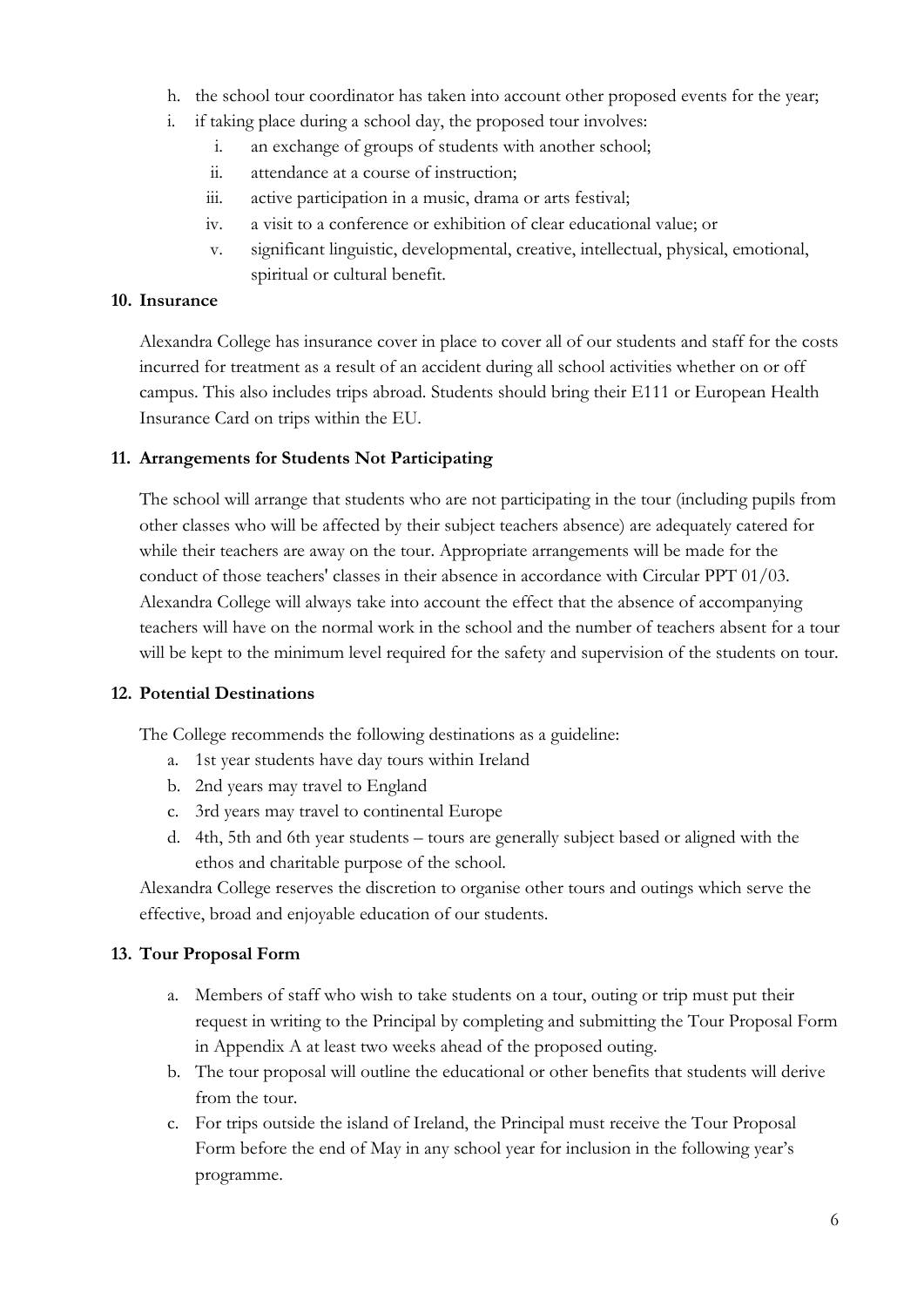d. The Tour Proposal will be completed by the Principal and retained in the school for examination.

#### **14. The Tour Team**

- a. When the proposal is sanctioned by the Principal the school tour coordinator will inform the students and parents/guardians concerned. When student numbers are established the school tour coordinator will invite staff members to join the Tour Team. The Tour Team has responsibility for organising and planning the tour.
- b. Before leaving each participating teacher will be assigned a small number of students and be known to the students as their Group Leader. If possible these groups should remain unchanged throughout the tour. Students with specific needs will be allocated a specific member of staff to liaise with throughout the tour.
- c. Supervision Rota: The school tour coordinator will arrange a Standby Rota with the Tour Team for use in the various types of overnight accommodation used.
- d. The Tour Team must conduct a full risk assessment of the tour and all its activities. This risk assessment must be discussed with the Principal, the school tour coordinator and at least one other member of the Tour Team not later than 4 weeks before the tour commences.

#### **15. Day Tours and Outings within Ireland and Northern Ireland**

- a. Day tours may take place during the school day or may extend beyond normal school hours.
- b. Day tours must have the approval of the Principal.
- c. On accepting the offer of a place at Alexandra College parents will give advance written permission for all day tours that are planned to take place entirely within normal school hours and that have the approval of the Principal. No further specific permission from parents or guardians is required.
- d. Specific permission from a parent or guardian is required for a day tour that:
	- i. is expected to extend beyond normal school hours
	- ii. has one of its destinations in Northern Ireland
	- iii. includes an activity which requires supervision by trained professionals, such as ice-skating or an Outdoor Education Centre
- e. Once the Principal has approved a tour, the school tour coordinator will:
	- i. enter the tour details onto the College database
	- ii. to minimise any medical risk, submit a list of the names of those travelling to the College nurse
	- iii. inform parents/guardians by forwarding brief details of the tour to the Deputy Principal and marketing manager for inclusion in AlexPress and in the calendar on the Alexandra College website
- f. Day tours may involve an extra financial cost. For example, a fee may be charged to cover the cost of transportation to/from an event. Any extra costs arising should be paid before the outing through the College online payment system. The College wishes to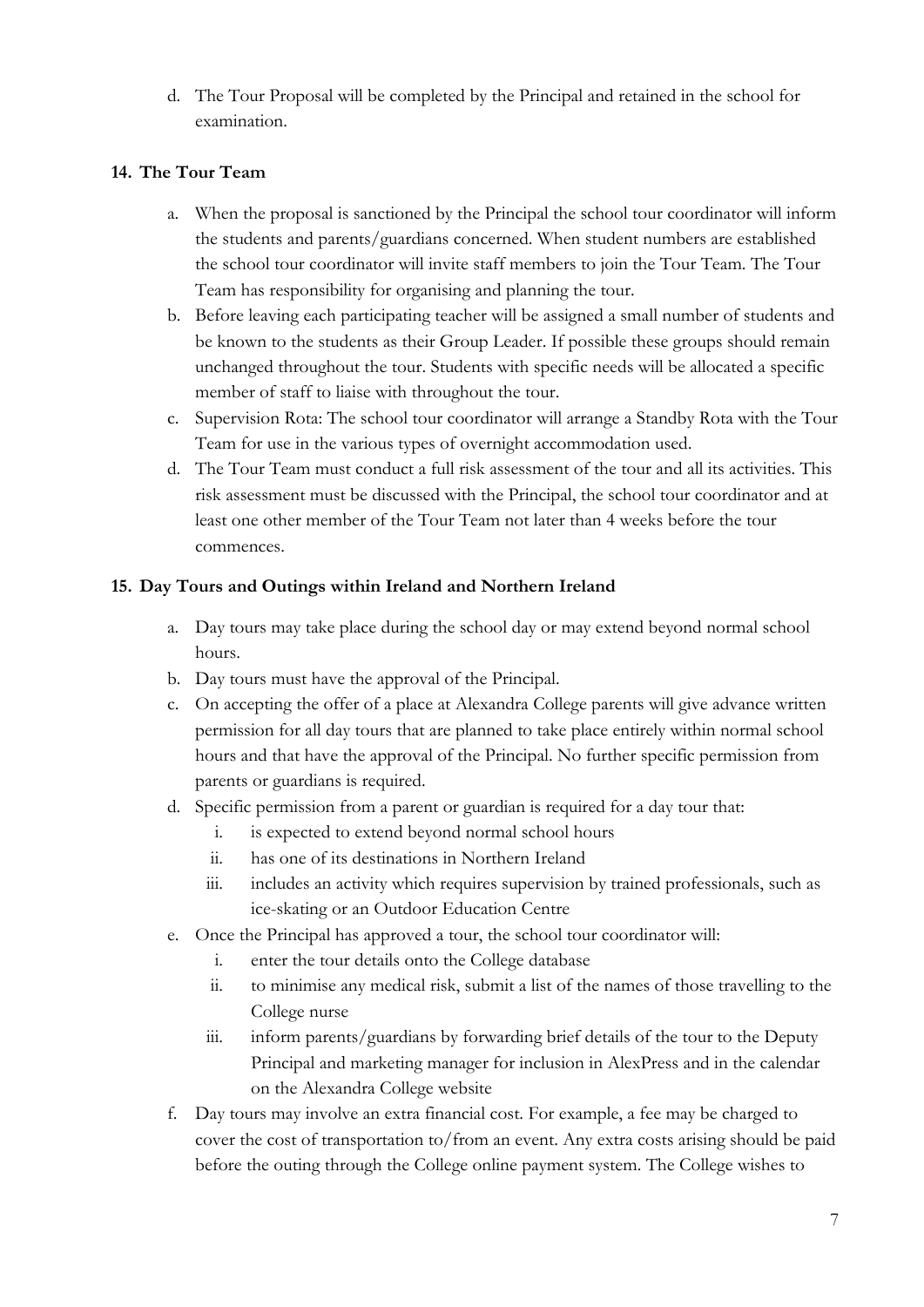ensure that any extra cost will not prevent a student from participating. In the case of financial difficulty, application for assistance may be made in confidence to the Principal.

- g. For trips that extend beyond normal school hours, it is the responsibility of parents/guardians to ensure that arrangements are in place for their daughter's journey to/from the College. The school tour coordinator must be informed in advance of these arrangements.
- h. On all day tours there must be an appropriate ratio between the number of students and the number of staff travelling. This ratio will vary depending on the nature of the trip and the age of the students travelling.
- i. The College will always have the mobile/contact numbers of the coach company or staff involved in case of delays or any other occurrences.
- j. On occasion, staff may drive students to/from an event provided that the number of students is within the capacity of the vehicle.
- k. On completion of a tour, the school tour coordinator must complete the "trip report" section on the College database.

#### **16. Independent Student Travel**

On occasion and in certain circumstances, it may be suitable for Senior Cycle and Transition Year students to travel independently to and/or from an event in Ireland. In such an instance, the school tour coordinator must advise parents in advance. Junior Cycle students may not travel independently.

#### **17. Overnight Tours, Inside or Outside Ireland**

- a. Any overseas tour will be organised through a licensed tour operator or travel agent who will arrange the travel package including accommodation. This does not apply to travel within the island of Ireland.
- b. Staff organising a trip will liaise with the Finance Manager to get an up to date list of suitable licensed operators specialised in school tours.
- c. The school tour coordinator will work closely with the tour operators to ensure the school retains full control of the tour.
- d. Payments from students, their parents or guardians must be made directly to the travel agent or tour operator and will not be collected through the school or school tour coordinator.
- e. The number of students participating will vary depending on the nature of the tour and the staff/student ratio will be appropriate to the age group and as recommended by the tour operator or travel agent.
- f. In the case of tours being oversubscribed, priority is given to those students who are studying the appropriate subject and by random selection.
- g. A letter to parents will contain a draft itinerary; deadline for registering; deadline for payment of non-refundable deposit; and the information set out in Appendix C of this policy.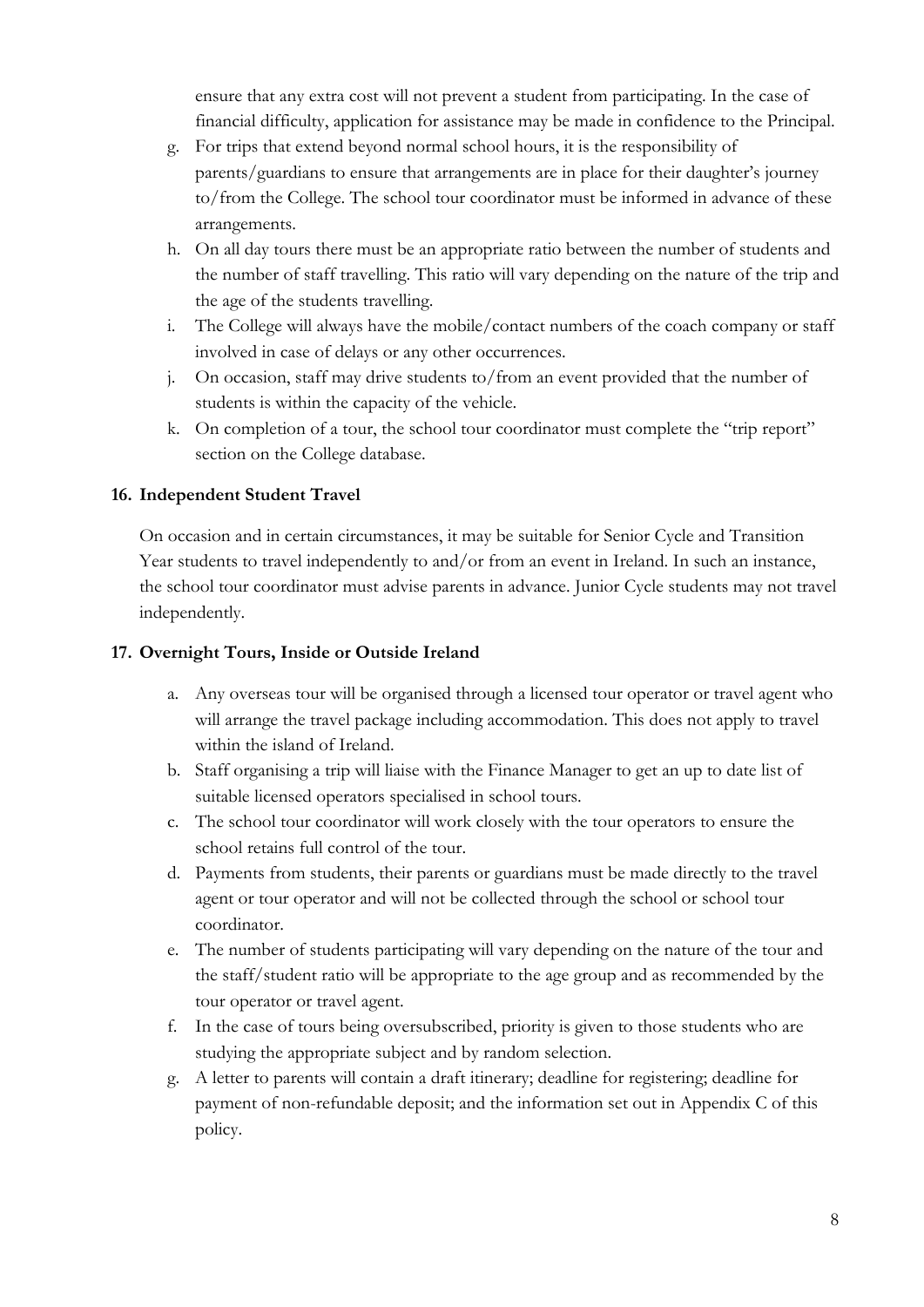- h. The school tour coordinator reserves the right to make changes to the itinerary and to cancel the trip if the school tour coordinator deems it necessary to do so to ensure the safety and wellbeing of students.
- i. The school tour coordinator will factor into the budget an extra amount (maximum 10% of the full tour cost) to cover any extras that may not be covered in the basic cost.
- j. If a passport is required, a photocopy of the student's passport must be included with the deposit. All passports must be valid for at least six months following the trip.
- k. Visas may be necessary for the destination and some countries require them to be processed together. There may be an additional cost to secure a visa. Parents will be informed that students with non-EU passports may need visas for EU countries.
- l. Students must have their E111 or European Health Insurance Card for travel to countries in the EU.
- m. It is important to impress upon parents that the onus is on them to ensure that their daughter has all necessary up-to-date documentation well in advance of the tour.
- n. Parents will be informed in good time if there are any mandatory or recommended inoculations for the destination. It is important that parents understand that the onus is on them to make arrangements for their daughter to receive all necessary inoculations.
- o. Students must attend all information meetings and co-operate with all requests pertaining to the tour.
- p. Following payment of the deposit, parents will receive a Permission Letter and Form (as in Appendix D), all sections of which must be completed and the form returned to the school tour coordinator at least two weeks before travel. No alterations or additions may be made to any official College form.
- q. Details of accommodation, travel arrangements, any special local conditions, personal items that the student needs to bring, guidelines for spending money and money for extras such as meals and excursions will also be sent to parents.
- r. It is the responsibility of parents/guardians to ensure that arrangements are in place for their daughter's journey to/from the airport and to arrange safe handover to and from the school tour coordinator.
- s. Mobile phone communication between teachers/supervisors and students on the tour may be necessary. Each participating staff member will have a list of each participant's mobile phone number (as given on the Permission Form). Each student will be given the mobile phone numbers of each participating staff member and must have those numbers with them at all times while on the tour. The school tour coordinator will arrange for a credit card size laminated list of numbers to be made, which may be easily carried in a wallet. A mobile phone is available from the College for use by staff members participating in school tours.
- t. The school tour coordinator will have two emergency contact numbers; usually this will be the Principal and the Deputy Principal.
- u. One of the staff members on the tour will have had training in First Aid and be responsible for a First Aid Kit, which is available from the school nurse. Parents must inform the school tour coordinator if their daughter has any special medical needs. A log of all incidents will be kept by the school tour coordinator.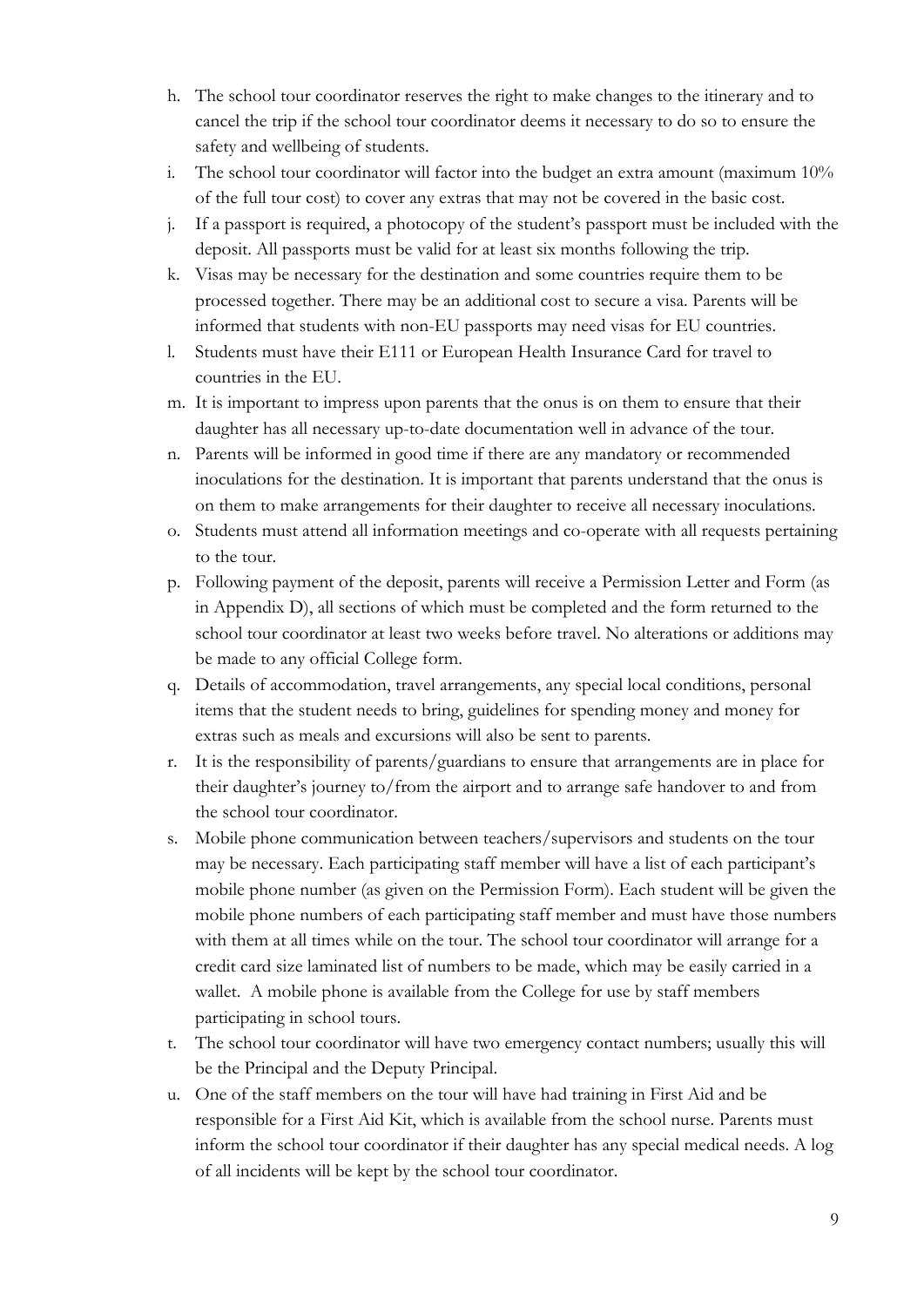- v. If any participating member of staff has good reason based on reasonable grounds, such as concern for physical safety, suspected possession or use of drugs or alcohol or other concerns, two members of staff, one of whom must be female, may carry out inspection of rooms or personal property (bags, suitcases etc) with the student present. Staff will not have any physical contact with a student's clothing. If a search is deemed necessary, the student will be asked to empty her own pockets or to search the clothing that she is wearing.
- w. If a student is found to be in serious breach of any of the rules in the College Code of Behaviour, the staff in charge will contact the Principal immediately.
- x. On completion of a tour, the school tour coordinator must complete the "trip report" section on the College database.

#### **18. Accident/Incident Form**

An Accident/Incident Report Form (Appendix B) must be completed for any and all accidents or incidents that occur on an outing, trip or tour. Examples of reportable incidents include: persistent lateness at the rendezvous point; not staying with the group; rudeness to teachers or instructors; and serious breach of school rules, particularly in relation to alleged or proven substance abuse.

#### **19. Immediate Disciplinary Action**

If the behaviour of a student is deemed to have been a danger to themselves or to others the student will be sent home. Parents will be telephoned and informed of the situation. The extra travel costs will be the responsibility of the family involved.

#### **20. General Guidelines for Away Matches; Sports and PE Trips**

- a. Members of staff who wish to take students to a match/sporting activity must put their request, in good time, to the Principal.
- b. Once the Principal has approved an activity, the organiser should inform parents/guardians.
- c. Each coach is responsible for taking a properly equipped first-aid kit to his/her match.
- d. If a minor accident occurs the PE staff will treat it on the spot. Anything deemed a major or potentially threatening injury is directly referred to the nurse. If there is a serious accident the PE staff will ring an ambulance directly.
- e. Any accident deemed to be of a serious nature is recorded on an accident report form, a copy of which is submitted to the Operations Manager. PE staff will appraise students of the necessary safety equipment for each respective sport.
- f. If any student is excused, with written permission, from all or part of a PE class the teacher must be informed in the normal manner. If the excuse is due to injury, the student is expected either to accompany her class and watch the proceedings or remain indoors with another PE group.
- g. The PE staff organise transport to and from all matches, using the school mini bus or a recognised coach company. In the case of local venues, parents will be asked to provide transport and are asked to facilitate boarders where required.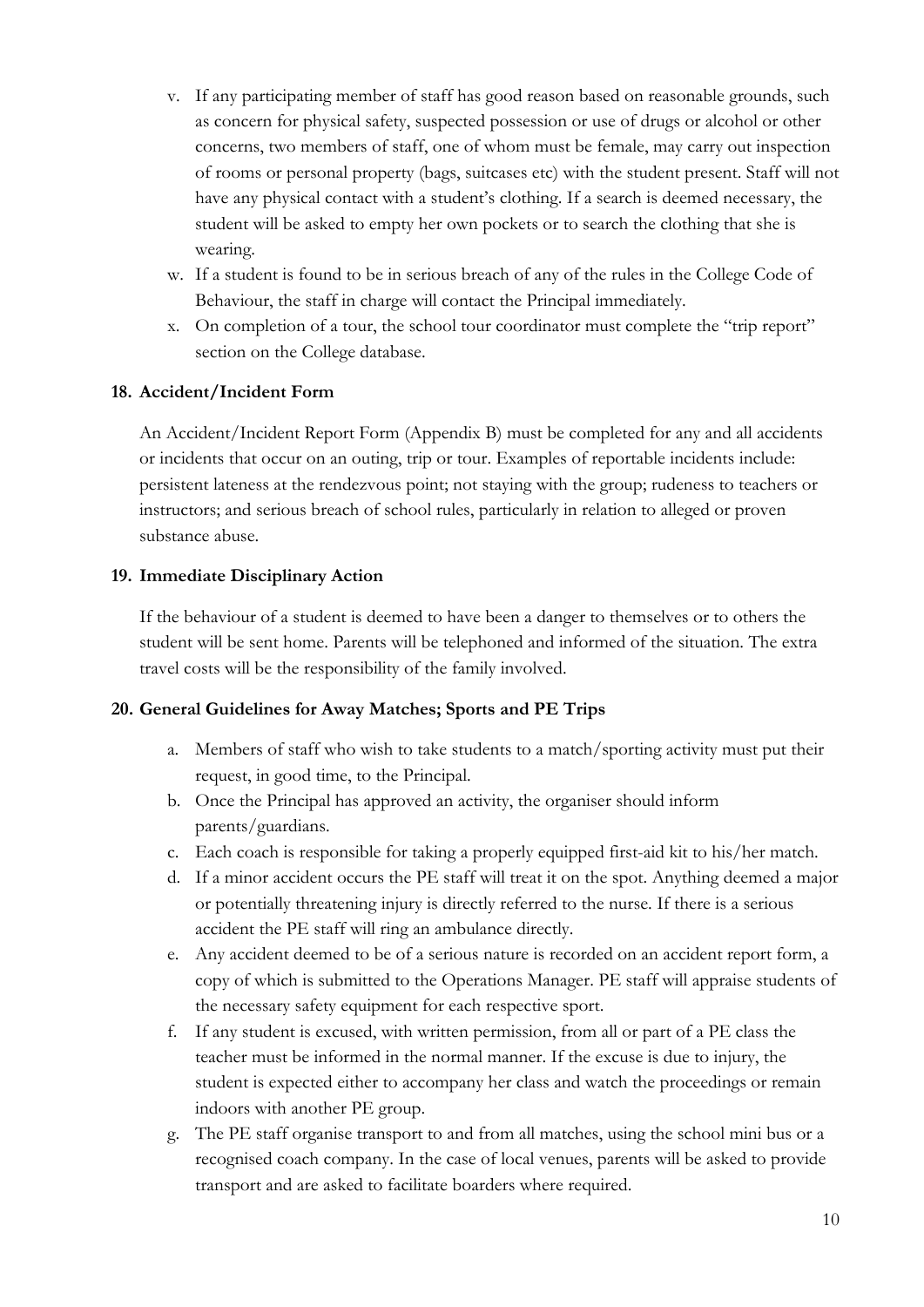h. When an away match is organised during school hours at a time when PE activities are scheduled for other students, the number of staff travelling must be dependent upon the staffing requirements of the activities on campus. Generally one coach will travel with a team. The needs of the students on campus must receive priority when organising away matches.

#### **21. Policy Development and Availability**

This Policy relating to Educational Tours and Outings has been developed and drawn up in consultation with the whole school community.

#### **22. Implementation and Compliance**

All members of the College staff who are in charge of students on a tour or outing off-campus will monitor the implementation of this Educational Outings and Tours Policy. The full co-operation of students and parents/guardians is expected for all off-campus activities. Parents/guardians will encourage their daughter(s) to uphold the standards of behaviour expected on all Educational Tours and Outings.

#### **23. Success Criteria**

- a. Girls develop a broad love of learning which reaches far beyond school curriculum.
- b. The planning, organisation and carrying-out of all tours and outings has proceeded without difficulty.
- c. Any unforeseen event which occurred was dealt with promptly, reasonably and in line with the guidelines in this policy.
- d. All staff members and students returned safely, having achieved a worthwhile learning experience.

#### **24. Review and Evaluation**

At the end of every tour/outing, the school tour coordinator, in the submitted report, will include any recommendations for changes or inclusions in this policy. There will be an annual review of the Educational Outings and Tours Policy.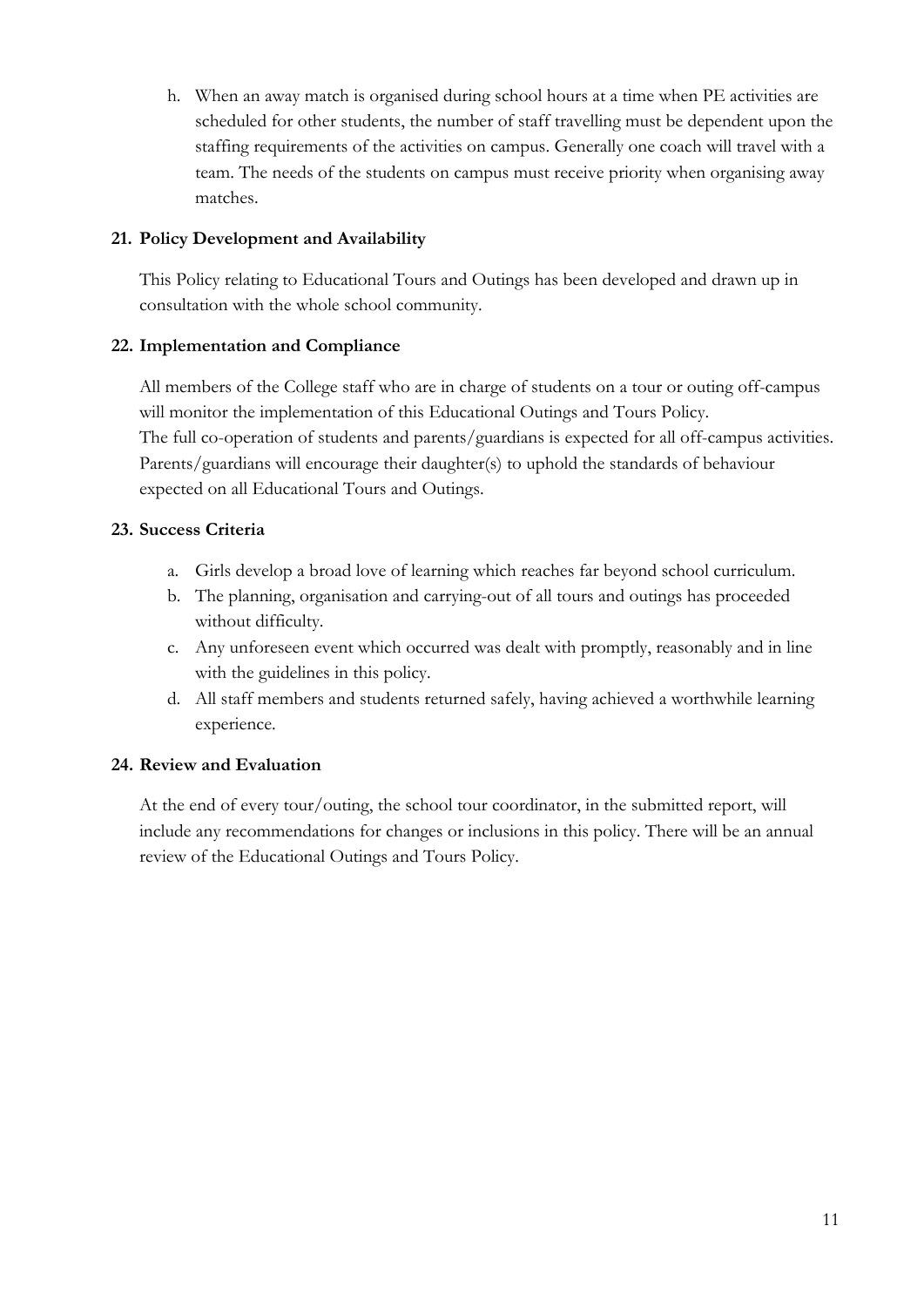

# ALEXANDRA COLLEGE

# **Tour Proposal Form**

| Details of School Tour                                                         |                        |  |                       |
|--------------------------------------------------------------------------------|------------------------|--|-----------------------|
|                                                                                |                        |  |                       |
| Name of School                                                                 | Address                |  | Roll No.              |
| <b>Alexandra College</b>                                                       | Milltown               |  | 60910F                |
|                                                                                | Dublin 6               |  |                       |
|                                                                                |                        |  |                       |
| <b>Tour Dates</b>                                                              |                        |  |                       |
| From                                                                           | $\mathbf{T}\mathbf{o}$ |  | Number of School Days |
| $\frac{1}{2}$                                                                  | $\frac{\mu}{\mu}$      |  |                       |
| <b>Brief Outline of Tour</b>                                                   |                        |  |                       |
|                                                                                |                        |  |                       |
|                                                                                |                        |  |                       |
|                                                                                |                        |  |                       |
|                                                                                |                        |  |                       |
|                                                                                |                        |  |                       |
|                                                                                |                        |  |                       |
|                                                                                |                        |  |                       |
|                                                                                |                        |  |                       |
|                                                                                |                        |  |                       |
| Number of Students Participating<br>Total number of students in relevant years |                        |  |                       |
|                                                                                |                        |  |                       |
|                                                                                |                        |  |                       |
|                                                                                |                        |  |                       |
| If some students are not participating, outline the reasons why                |                        |  |                       |
|                                                                                |                        |  |                       |
|                                                                                |                        |  |                       |
|                                                                                |                        |  |                       |
|                                                                                |                        |  |                       |
|                                                                                |                        |  |                       |
|                                                                                |                        |  |                       |
|                                                                                |                        |  |                       |
|                                                                                |                        |  |                       |
|                                                                                |                        |  |                       |
|                                                                                |                        |  |                       |
|                                                                                |                        |  |                       |
|                                                                                |                        |  |                       |
| Expected educational benefit to accrue from the tour                           |                        |  |                       |
|                                                                                |                        |  |                       |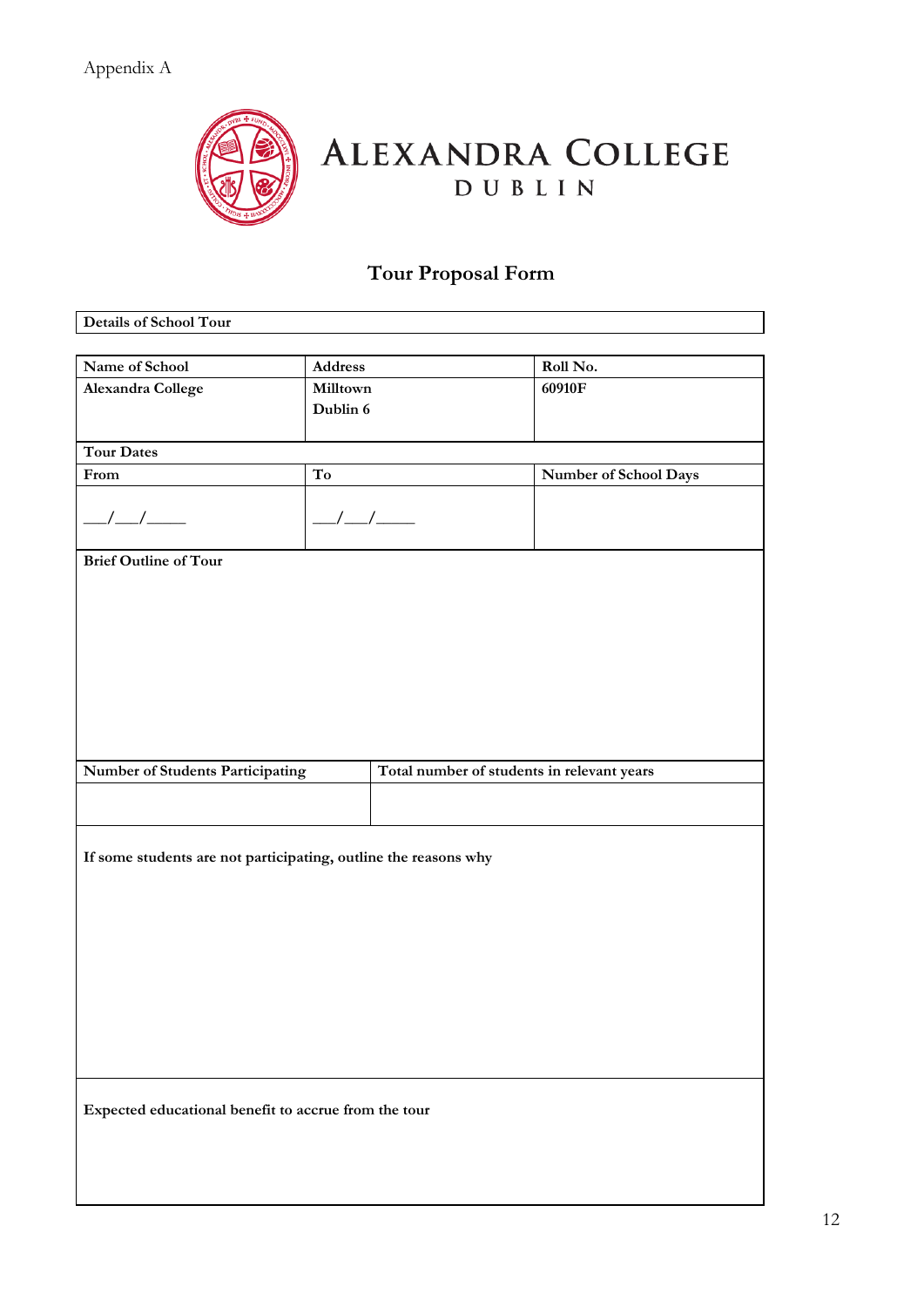| Why is the tour deemed to be necessary                                                           |                                      |                        |     |
|--------------------------------------------------------------------------------------------------|--------------------------------------|------------------------|-----|
|                                                                                                  |                                      |                        |     |
|                                                                                                  |                                      |                        |     |
|                                                                                                  |                                      |                        |     |
|                                                                                                  |                                      |                        |     |
|                                                                                                  |                                      |                        |     |
| Adults accompanying the students                                                                 |                                      |                        |     |
| Name of Teacher in Charge                                                                        | Names or Number of other<br>teachers | Number of other adults |     |
|                                                                                                  |                                      |                        |     |
|                                                                                                  |                                      |                        |     |
|                                                                                                  |                                      |                        |     |
|                                                                                                  |                                      |                        |     |
| Confirmations (to be completed by the Principal)                                                 |                                      |                        |     |
| That appropriate arrangements are made in accordance with                                        |                                      |                        |     |
| Circular PPT 01/03 for those classes whose teachers are absent<br>with the tour                  |                                      | Yes:                   | No: |
|                                                                                                  |                                      |                        |     |
| That adequate insurance is in place to cover all risks while on<br>tour                          |                                      | Yes:                   | No: |
| That parental permission has been secured for each student<br>who is to participate on the tour. |                                      | Yes:                   | No: |
|                                                                                                  |                                      |                        |     |

#### **Other considerations:**

**Is the proposed tour suitable for the age and capacity of the students under the following headings:**

- ❑ **Nature of tour**
- ❑ **Venue**
- ❑ **Means of transportation**
- ❑ **Physical demands**
- ❑ **Number of supervisors**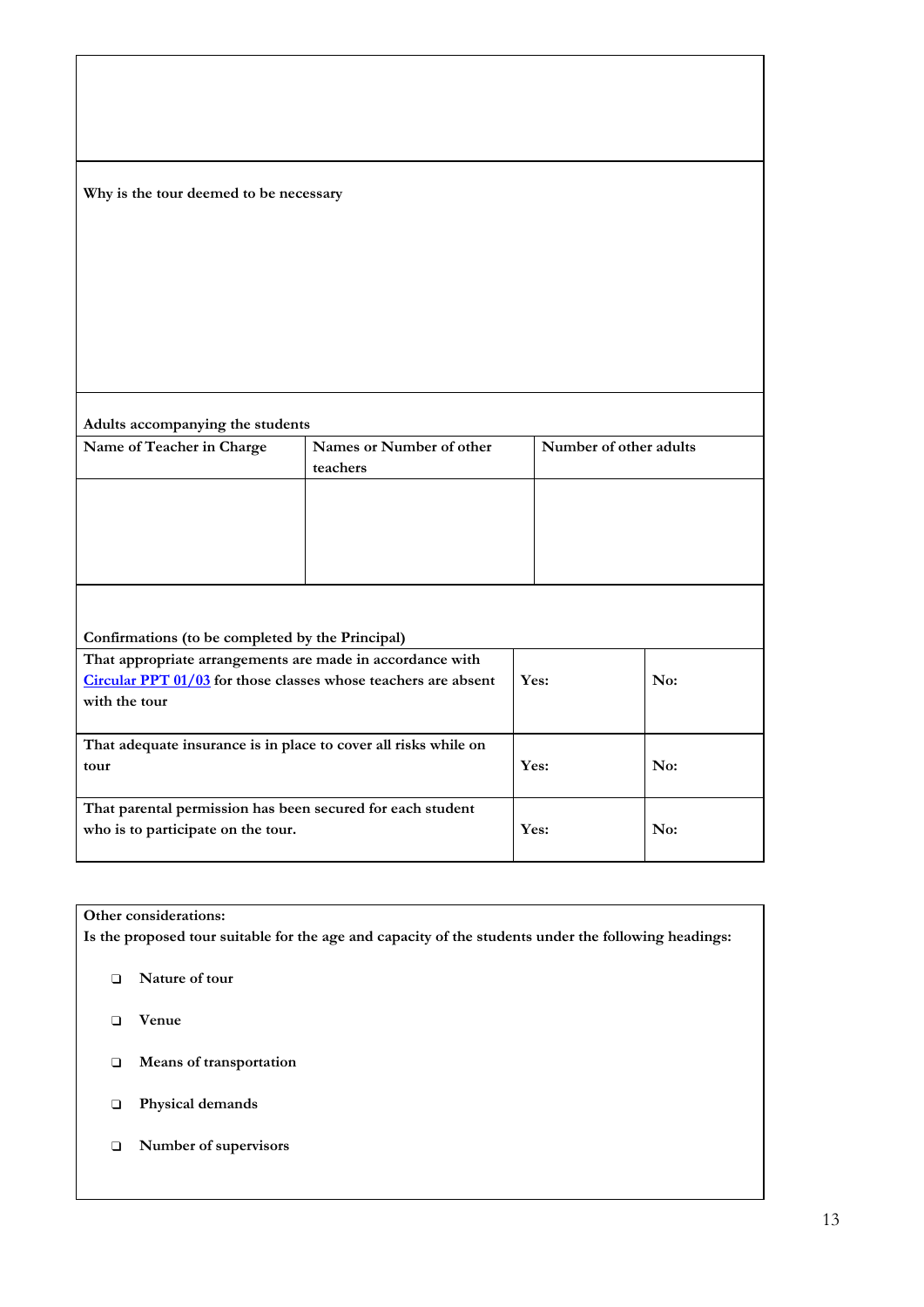**Signature of Principal: Date:**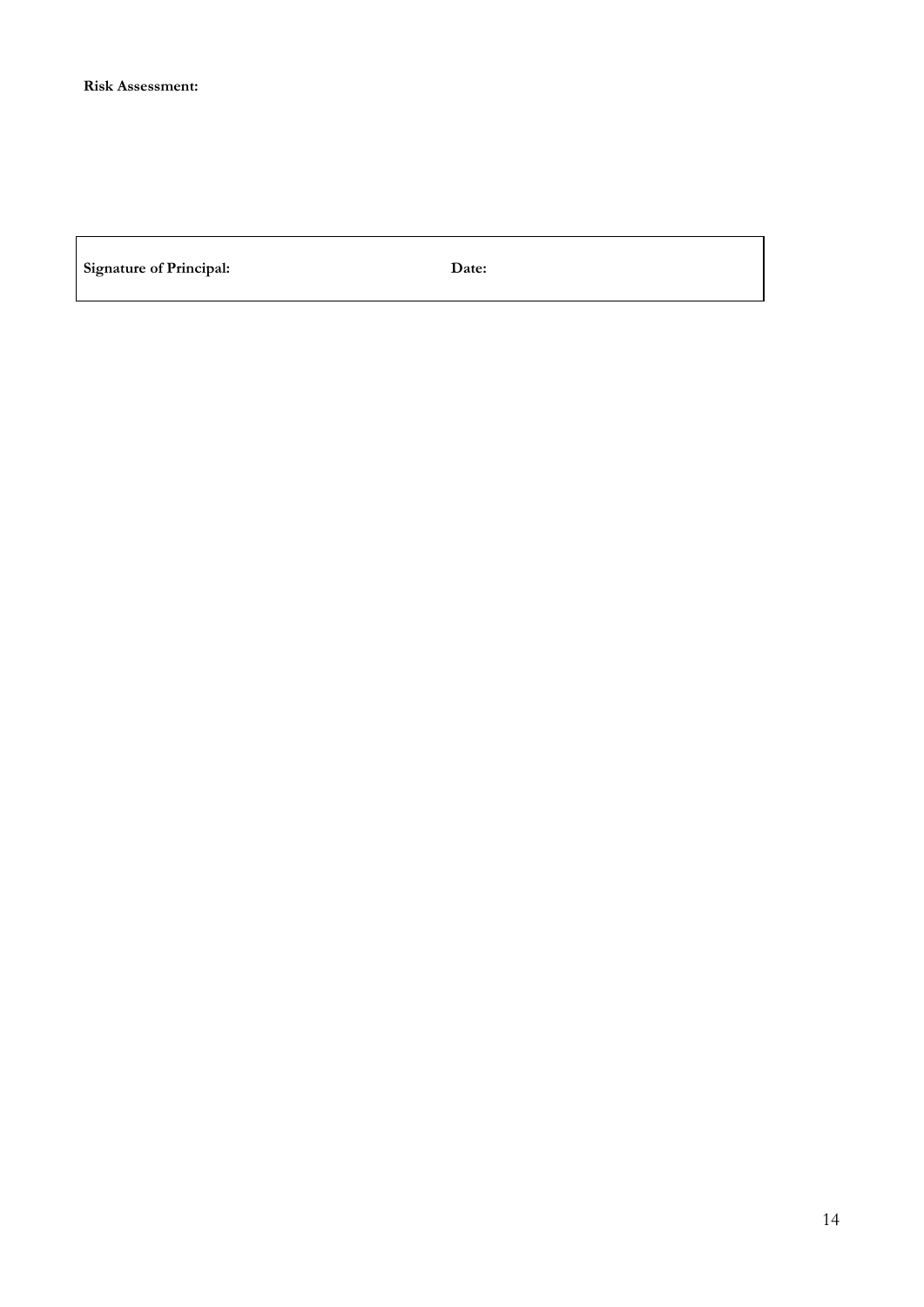

## **Incident Report Form**

Please answer all questions fully and accurately. Please state N/A if the question does not apply to the **incident.**

**Please also including photos of the location, where appropriate, with completed Incident Report Form:**

| PREMISES NAME & LOCATION:   |  |
|-----------------------------|--|
|                             |  |
|                             |  |
| <b>LOCATION OF ACCIDENT</b> |  |
| DATE & TIME OF ACCIDENT     |  |

| <b>CONTACT NAME OF PERSON</b><br><b>COMPLETING FORM:</b> |  |
|----------------------------------------------------------|--|
| <b>CONTACT TEL NO:</b>                                   |  |
| WHEN WAS INCIDENT FIRST REPORTED<br>TO YOU:              |  |
| WHO REPORTED INCIDENT:                                   |  |

| NAME / ADDRESS OF INJURED 3RD PARTY: |  |
|--------------------------------------|--|
| <b>DETAIL OF INJURIES:</b>           |  |
|                                      |  |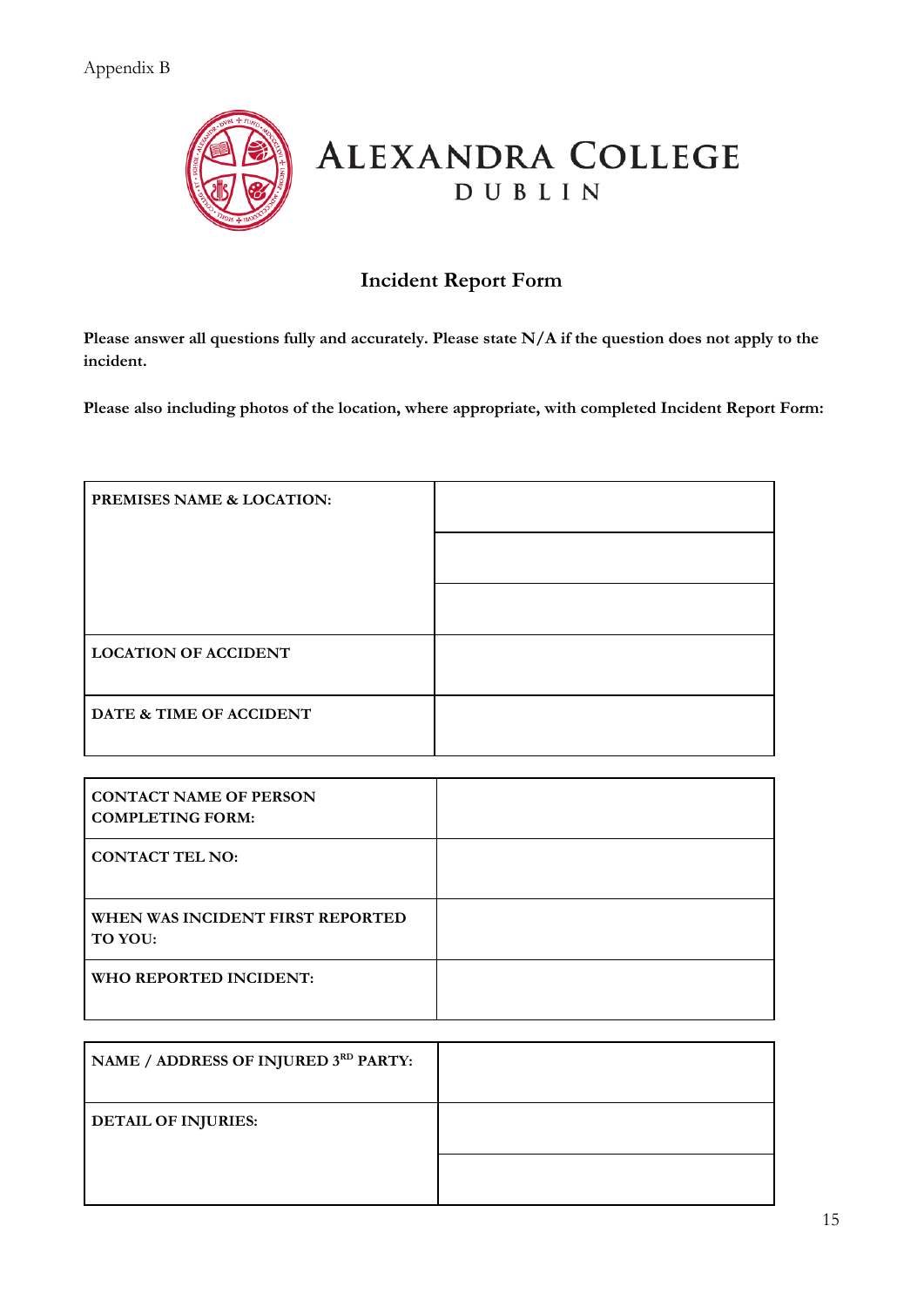| <b>CONTACT PHONE NO OF 3RD PARTY:</b> |  |
|---------------------------------------|--|
| <b>APPROXIMATE AGE:</b>               |  |

| <b>I DID THE GARDAI CALL TO THE SCENE?</b> |  |
|--------------------------------------------|--|
|--------------------------------------------|--|

| DID YOU OR ANY STAFF/3RD PARTY<br>ADMINISTER FIRST AID? IF SO, WHAT<br><b>EXACTLY:</b> |  |
|----------------------------------------------------------------------------------------|--|
| DID A DOCTOR ATTEND THE SCENE? IF<br>YES, STATE NAME AND ADDRESS:                      |  |
| DID AN AMBULANCE ATTEND THE SCENE:                                                     |  |
| DETAIL INJURY AND WHETHER<br>HOSPITALISED (IF SO WHAT HOSPITAL):                       |  |
|                                                                                        |  |
|                                                                                        |  |
| DID ANY OTHER 3RD PARTY CAUSE OR<br><b>CONTRIBUTE TO THE OCCURRENCE:</b>               |  |
| IF YES, PLEASE ADVISE AND PROVIDE<br><b>NAME AND ADDRESS:</b>                          |  |
|                                                                                        |  |

| <b>WITNESS NAMES AND</b><br>ADDRESSES/CONTACT PHONE NO: |  |
|---------------------------------------------------------|--|
| 1.                                                      |  |
|                                                         |  |
|                                                         |  |
| 2.                                                      |  |
|                                                         |  |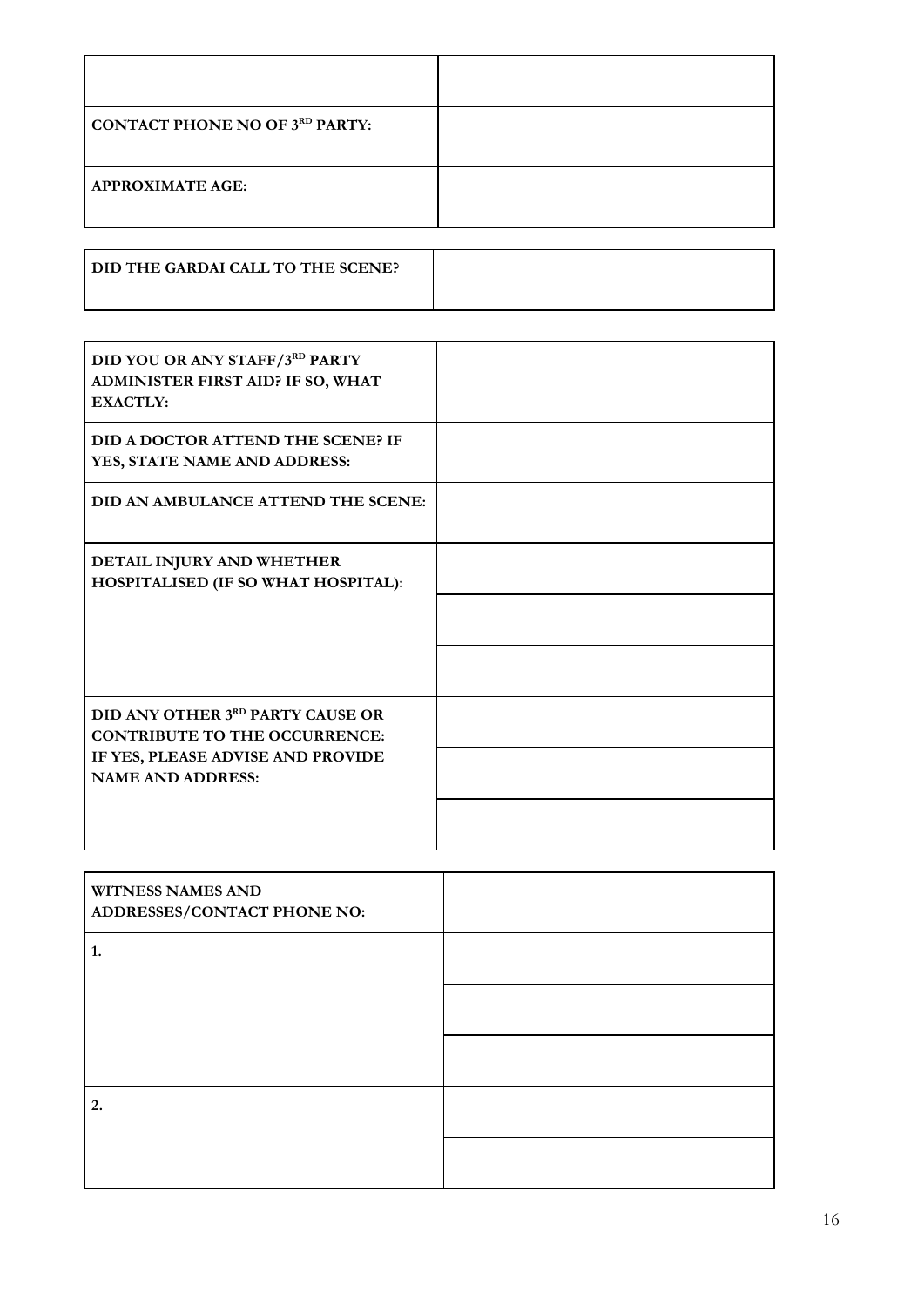| WAS THERE ANY DAMAGE CAUSED TO 3RD<br><b>PARTY PROPERTY?</b> |  |
|--------------------------------------------------------------|--|
| IF YES, GIVE NAME AND ADDRESS OF<br><b>OWNER:</b>            |  |
|                                                              |  |
|                                                              |  |
| <b>DESCRIPTION OF DAMAGED PROPERTY:</b>                      |  |
|                                                              |  |
|                                                              |  |

| <b>WAS THERE SPILLAGE ON GROUND?</b> |  |
|--------------------------------------|--|
|                                      |  |

| EXPLAIN FULLY WHAT HAPPENED: |  |  |  |
|------------------------------|--|--|--|
|                              |  |  |  |
|                              |  |  |  |
|                              |  |  |  |
|                              |  |  |  |
|                              |  |  |  |
|                              |  |  |  |
|                              |  |  |  |
|                              |  |  |  |
|                              |  |  |  |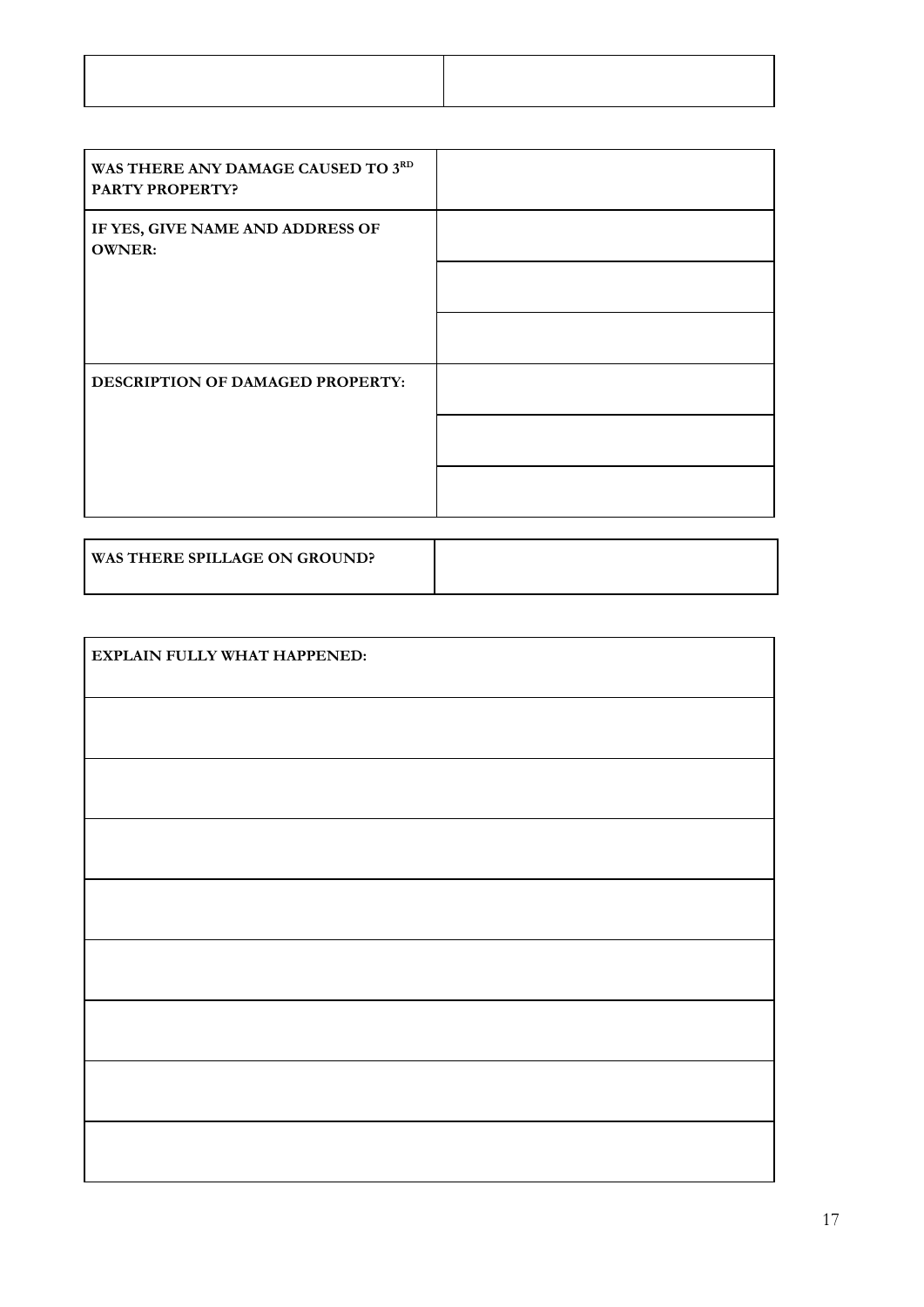# **For office use only**

| IS THERE CCTV FOOTAGE OF THE<br><b>INCIDENT?</b><br>IF YES, THEN PLEASE BURN 2 COPIES TO<br>DISC AND SUBMIT WITH FORM. | <b>YES</b> | NO. |
|------------------------------------------------------------------------------------------------------------------------|------------|-----|
| 2 COPIES CCTV INCLUDED?                                                                                                | <b>YES</b> | NO. |

**Signature: \_\_\_\_\_\_\_\_\_\_\_\_\_\_\_\_\_\_\_\_\_\_\_\_\_\_\_\_\_\_\_\_\_\_\_\_\_\_\_\_\_\_\_\_\_\_\_\_\_\_\_\_\_**

**Time & Date: \_\_\_\_\_\_\_\_\_\_\_\_\_\_\_\_\_\_\_\_\_\_\_\_\_\_\_\_\_\_\_\_\_\_\_\_\_\_\_\_\_\_\_\_\_\_\_\_\_\_\_\_\_**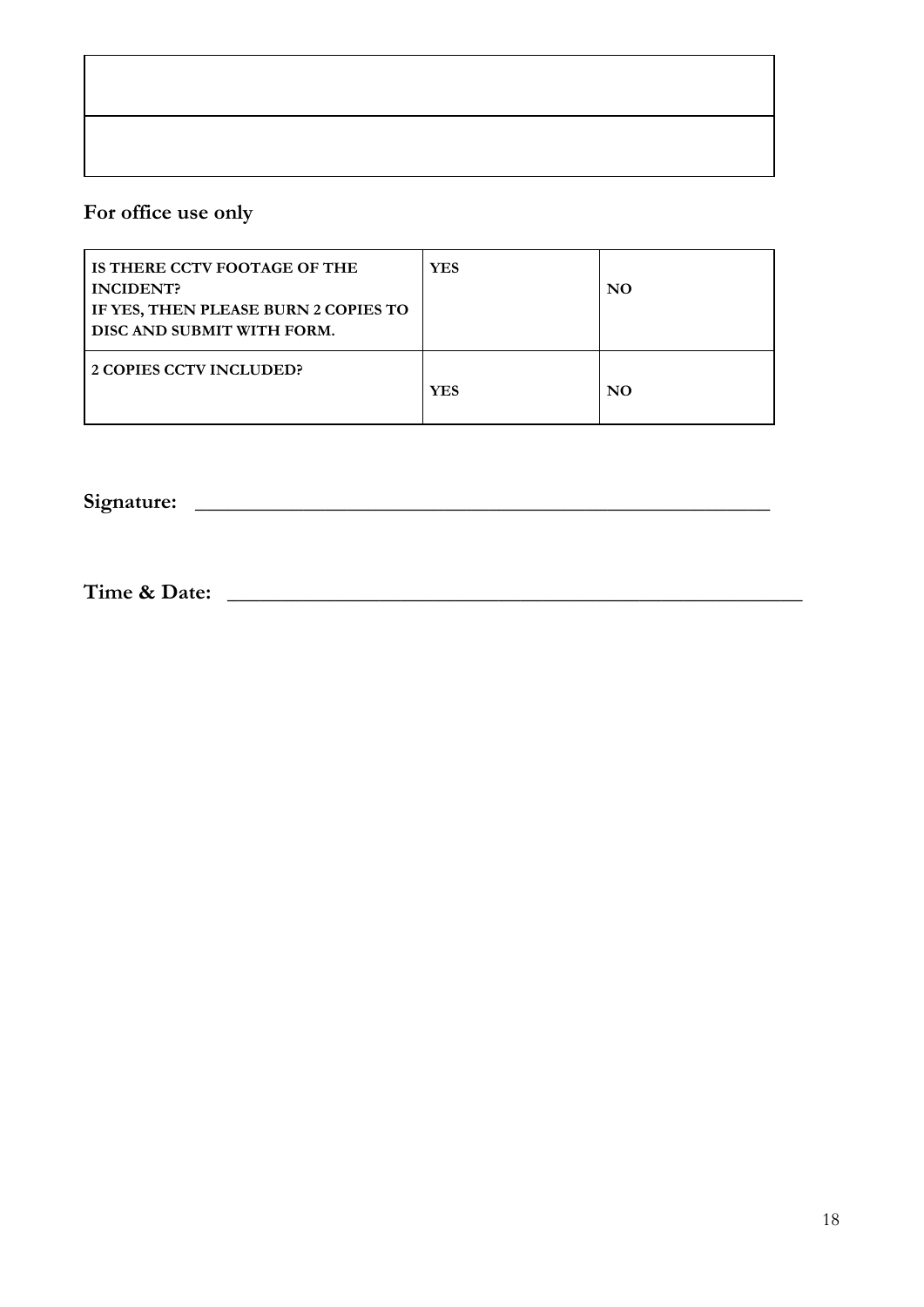#### **Information for parents and students**

#### **For All Trips**

- A draft itinerary;
- Estimated cost
- Any additional expenses that are known in advance of the trip.
- Deadline for registering;
- Deadline for payment of non-refundable deposit
- Any monies already paid to the College may not be refunded
- In the case of an emergency, parents may contact the school at 01 4977571 and a message will be forwarded to the Teacher in Charge.
- The school tour coordinator reserves the right to make any alterations to the itinerary as are deemed necessary.
- Students are responsible for all their personal belongings, including money, whilst on the trip.

#### **For Overseas Trips**

- Tour Operators terms & conditions
- If a passport is required, a photocopy/photo of the student's passport must be included with the deposit. All passports must be valid for at least six months following the trip.
- Visa requirements
- Visas may be necessary for the destination and some countries require them to be processed together. There may be an additional cost to secure a visa. Parents will be informed that students with non-EU passports may need visas for EU countries.
- Students must have their E111 or European Health Insurance Card for travel to countries in the EU.
- The onus is on parents to ensure that their daughter has all necessary up-to-date documentation well in advance of the tour
- Any mandatory or recommended innoculations for the destination. The onus is on parents to make arrangements for their daughter to receive all necessary inoculations.
- Students are expected to bring enough money for their personal spending and to cover any unexpected expenses, like evening excursions, not covered in the cost of the tour.
- The school tour coordinator must be informed of any cancellations in writing.
- The Tour Operator may impose a cancellation fee.
- To ensure the smooth organisation of the tour, students and parents are asked to cooperate by attending all necessary meetings, and present all the required documents and payments by the deadline specified.
- Students are responsible for all their personal belongings, including money, passports and tickets whilst on the trip.
- The school tour coordinator, solely at his/her discretion, may opt to mind passports, medical entitlement form/card (E111) and tickets.
- The Alexandra College policy on Educational Outings, Trips & Tours, the Code of Behaviour, and Anti-Bullying apply to all school tours and outings.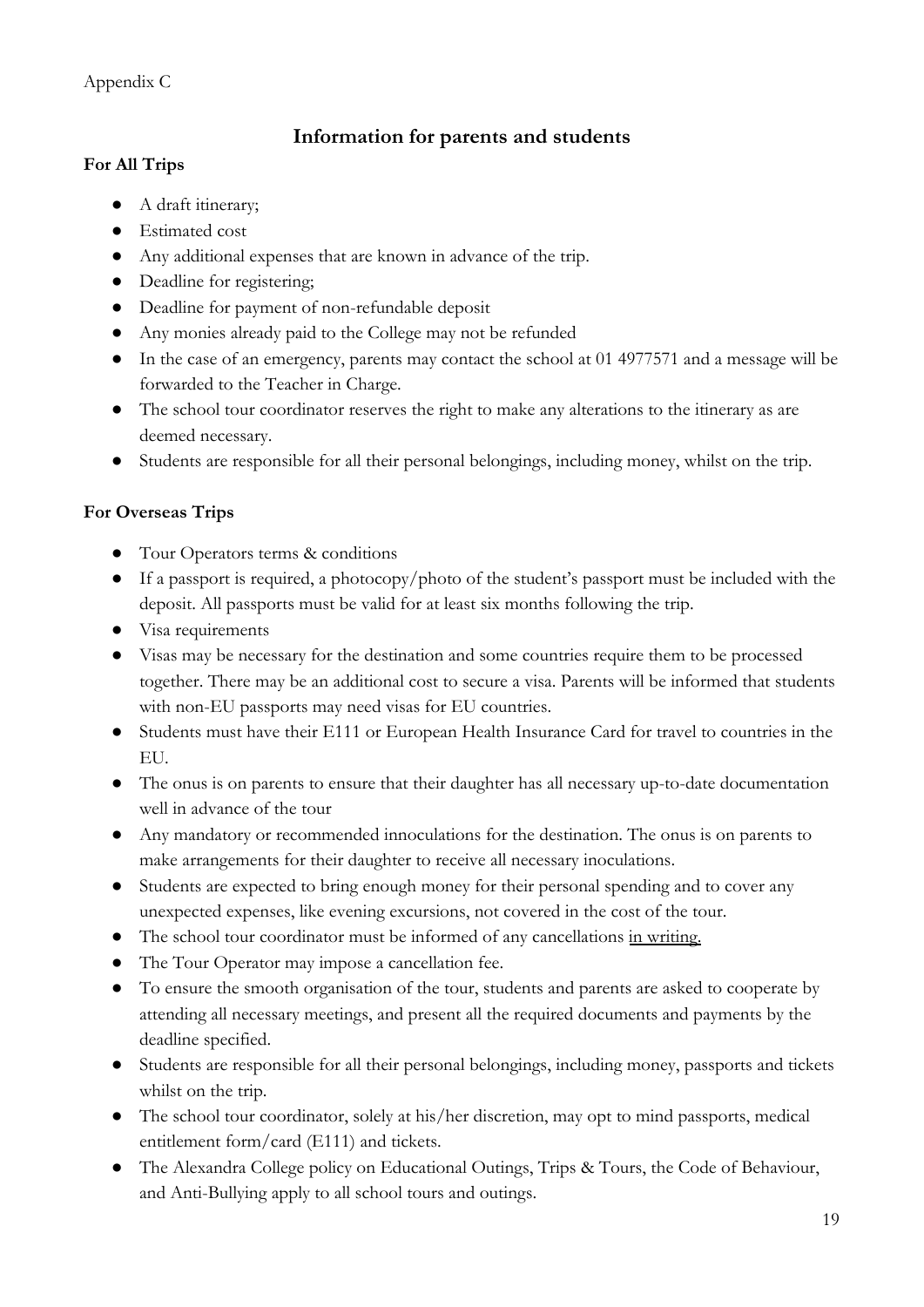

### **Parental Permission Letter and Form - Trips within School Hours**

Dear Parents/Guardians,

During each school year a number of outings will be arranged to take place entirely within normal school hours to enhance classroom and in-school learning, encourage a love of learning and curiosity beyond school-based learning and benefit the educational, intellectual, cultural, and social development of students.

Students are expected to conduct themselves well while on an outing, with responsibility for themselves and to others, and with respect for all. Students must abide by the accompanying staff's instructions at all times.

Please note and discuss with your daughter/child in your care of the behaviour expected of her while representing Alexandra College. Please remind your daughter/child in your care that:

- the Educational Tours & Outings Policy;
- the Code of Behaviour;
- Anti-Bullying Policy;
- Social Media and Internet Acceptable Use Policy;
- the ethos of the school; and
- day to day teaching and learning on appropriate and unacceptable behaviour

all apply to all school activities, both on and off campus, and anywhere students are clearly identified or identifiable as students of the College.

Please sign and submit the consent form to note your consent to your daughter participating in all outings which are arranged to take place entirely within the school day and have the approval of the Principal.

#### **Consent to Outings Within the School Day**

I have read Alexandra College's Educational Tours & Outings Policy. I accept it and will support the school in implementing it. I have spoken with my daughter/the child in my care about her responsibility to act with respect for herself and others and in a way that will represent the school in a positive way and in accordance with this policy.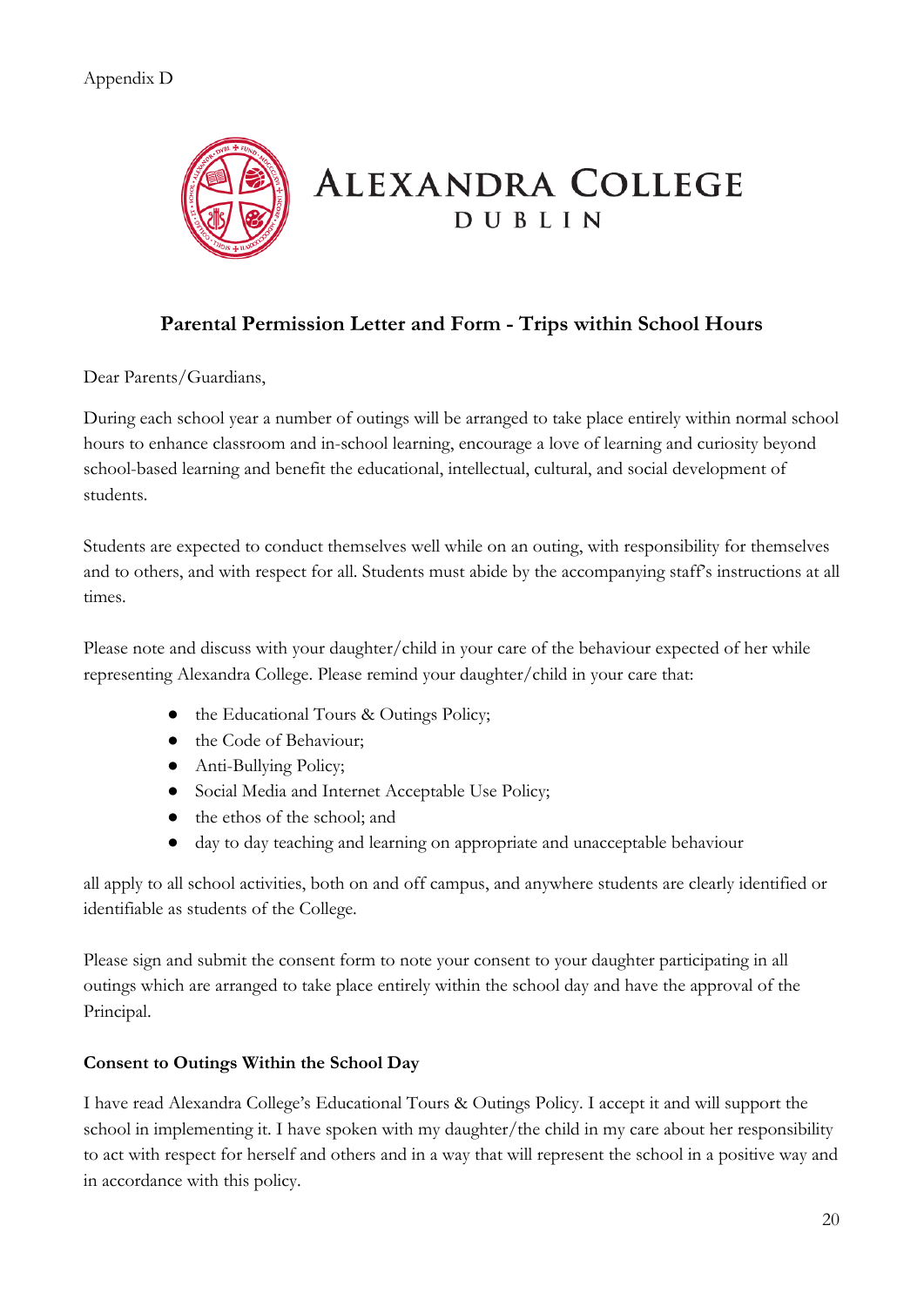I give permission for my daughter/child in my care to participate in outings which are arranged to take place entirely within the school day and have the approval of the Principal.

| Parent/Guardian's Signature: | Date: |
|------------------------------|-------|
|                              |       |

**Student's Name**: \_\_\_\_\_\_\_\_\_\_\_\_\_\_\_\_\_\_\_\_\_\_\_\_\_\_

**Student's Class:** \_\_\_\_\_\_\_\_\_\_\_\_\_\_\_\_\_\_\_\_\_\_\_\_\_\_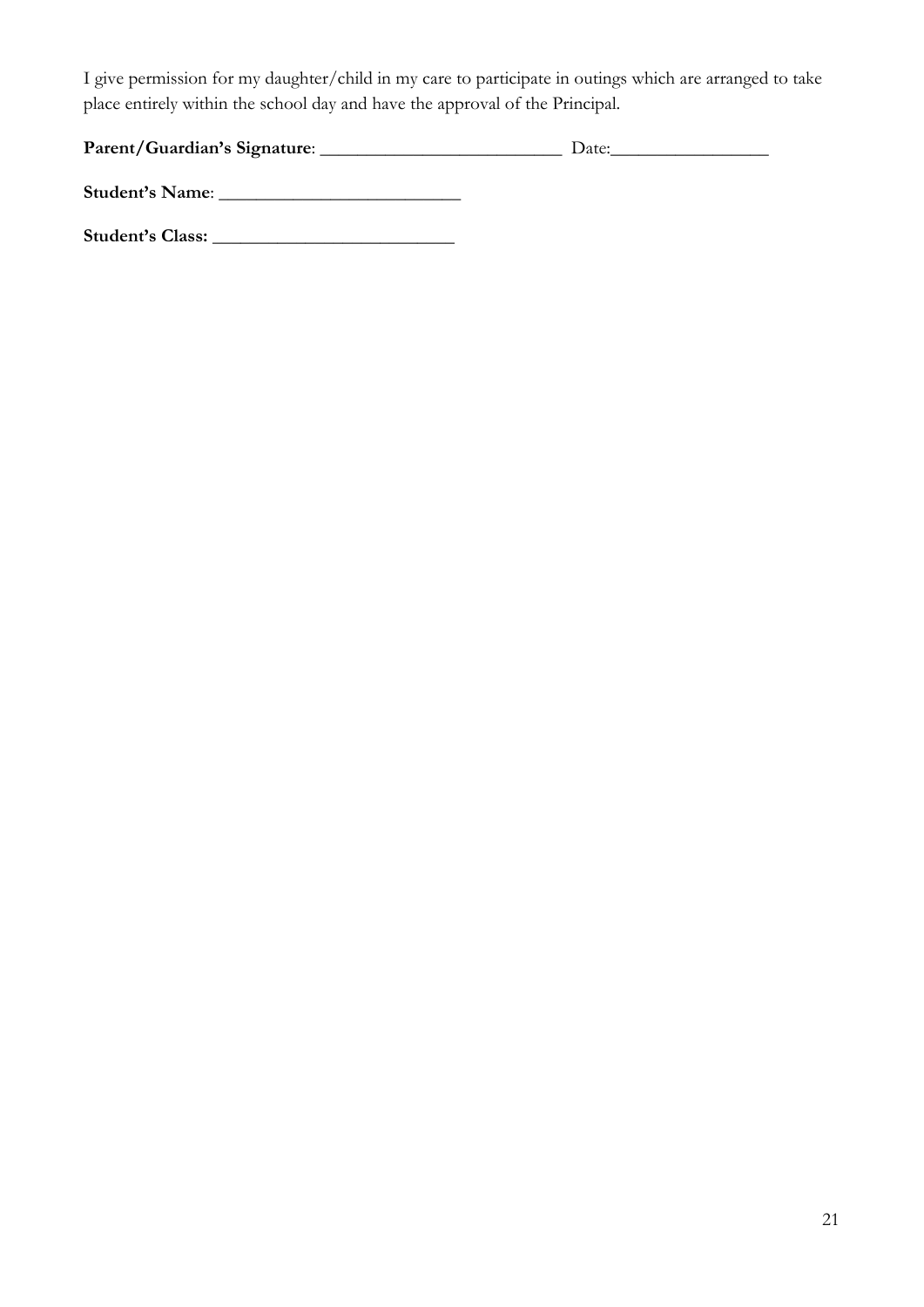#### Appendix E



# **ALEXANDRA COLLEGE DUBLIN**

**Parental Permission Letter and Form - Day tours that are expected to extend beyond normal school hours; have one of their destinations in Northern Ireland; or include an activity which requires supervision by trained professionals, such as ice-skating or an Outdoor Education Centre**

Dear Parents/Guardians,

We are delighted that we have the opportunity to bring [class/group] to [ event/place ]. This outing will enhance in-school learning, encourage a love of learning and curiosity beyond school-based learning and benefit the educational, intellectual, cultural, and social development of students.

Details of Trip: Travel arrangements: Cost of Trip: Extra pocket money recommended:

Please arrange for your daughter to be at school at [time]. The coach will leave at [time]. We expect to get back to Alexandra College at [time]. Please arrange for your daughter to get home safely from school at that time.

Students are expected to conduct themselves well while on an outing, with respect for themselves and for others. Students must abide by the accompanying staff's instructions at all times.

Please note and discuss with your daughter/child in your care of the behaviour expected of her while representing Alexandra College. Please remind your daughter/child in your care that:

- the Educational Tours & Outings Policy;
- the Code of Behaviour;
- Anti-Bullying Policy;
- Social Media and Internet Acceptable Use Policy;
- the ethos of the school; and
- day to day teaching and learning on appropriate and unacceptable behaviour

all apply to all school activities, both on and off campus, and anywhere students are clearly identified or identifiable as students of the College.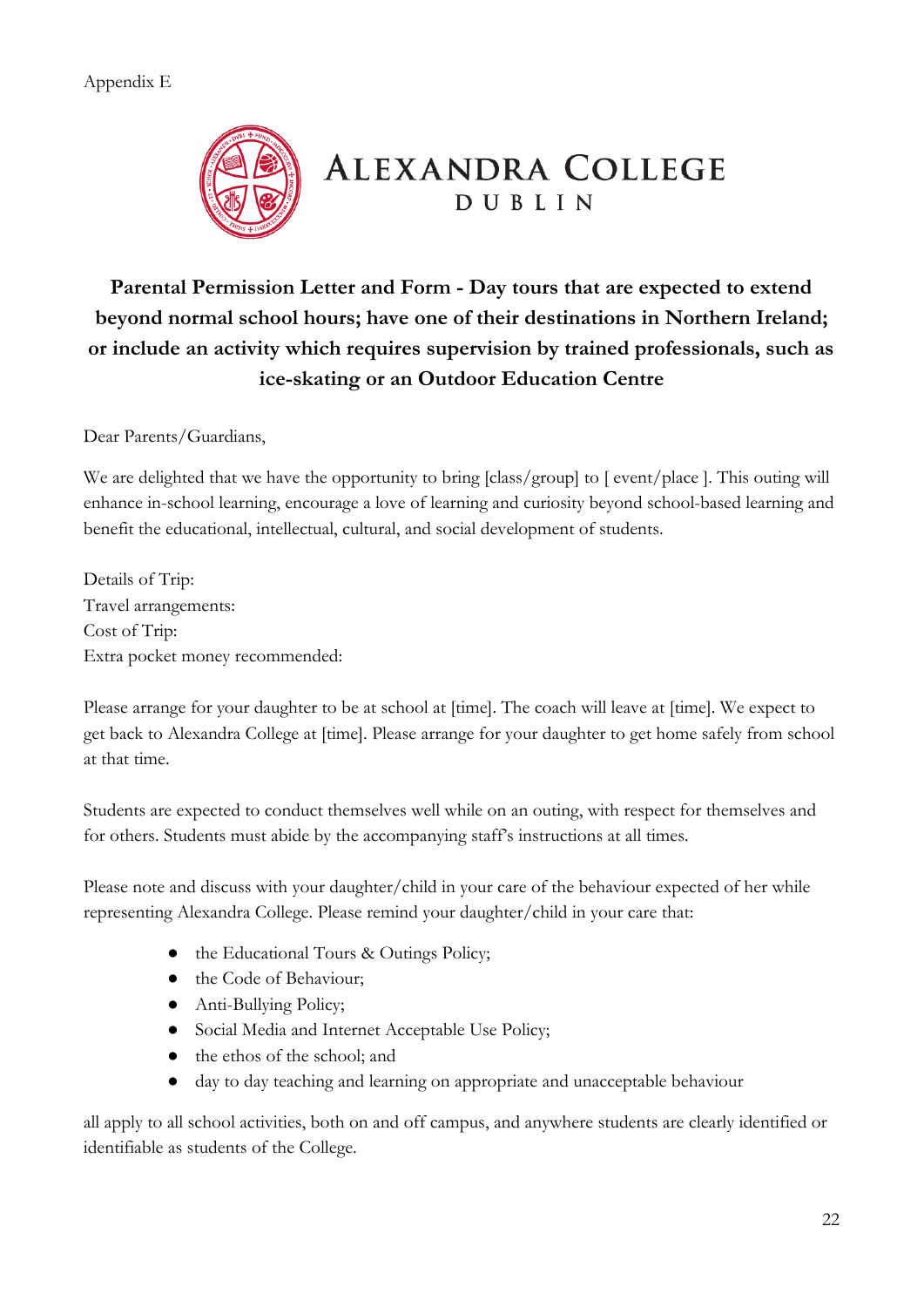Please sign and submit the consent form to note your consent to your daughter participating.

#### **Consent/ Permission**

I have read Alexandra College's Educational Tours & Outings Policy. I accept it and will support the school in implementing it. I have spoken with my daughter/the child in my care about her responsibility to act with respect for herself and others and in a way that will represent the school in a positive way and in accordance with this policy.

I give permission for my daughter/child in my care to participate in this outing and will arrange for her to get to school and home from school safely at the indicated times.

| Parent/Guardian's Signature: | Date: |
|------------------------------|-------|
|------------------------------|-------|

| <b>Student's Name:</b> |  |
|------------------------|--|
|------------------------|--|

**Student's Class:** \_\_\_\_\_\_\_\_\_\_\_\_\_\_\_\_\_\_\_\_\_\_\_\_\_\_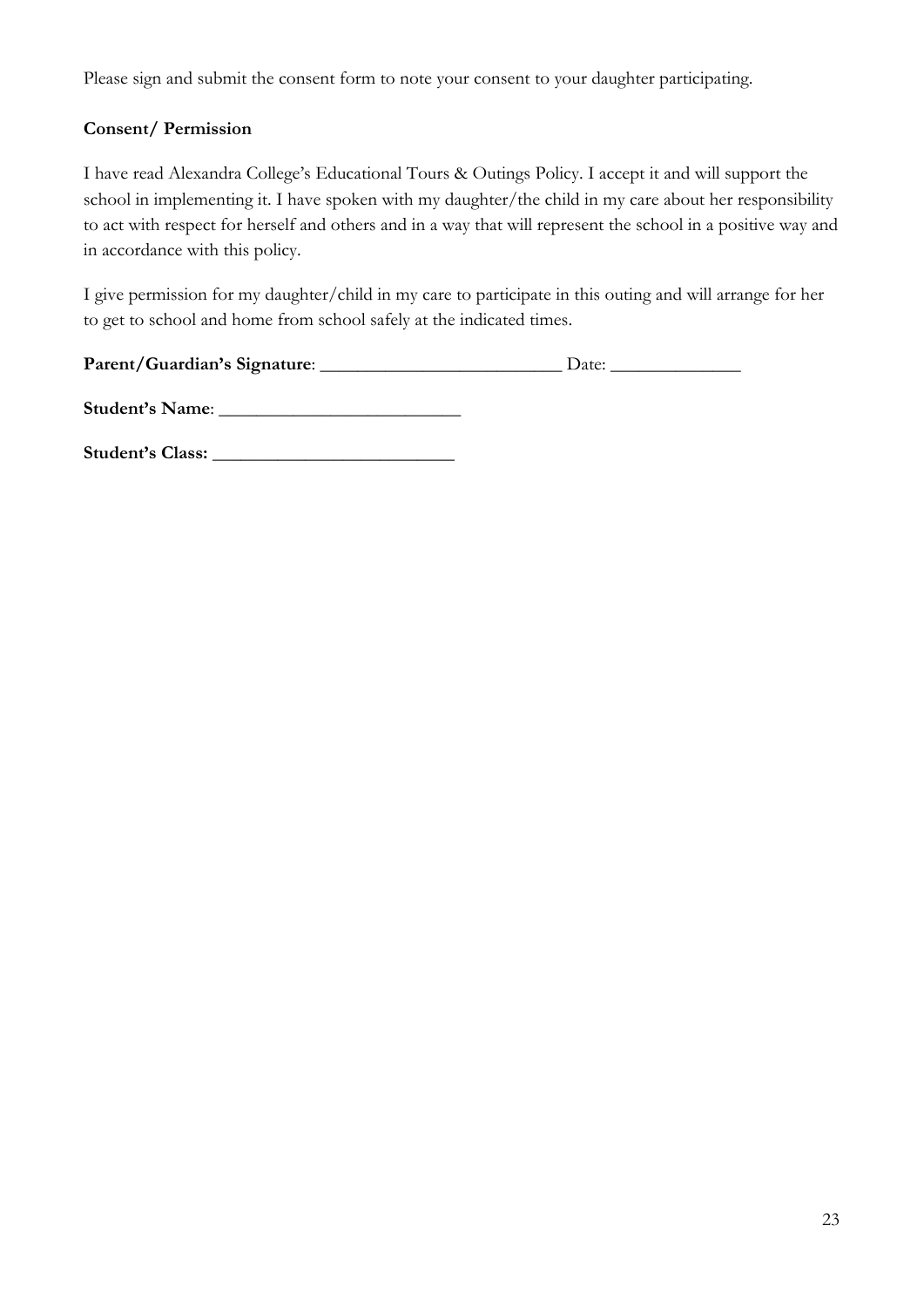

# **ALEXANDRA COLLEGE** DUBLIN

## **Parental Permission Letter and Form - Overseas Tour**

Dear Parents/Guardians,

We are delighted that we have the opportunity to bring [class/group] to [ event/place ]. This tour will [outline benefits][enhance in-school learning, encourage a love of learning and curiosity beyond school-based learning] and benefit the educational, intellectual, cultural, and social development of students.

Details of Trip: Cost of Trip: [We estimate that the trip will cost approx [ ]. This covers flights, innoculations, full board, and all travel while in  $\lceil$   $\rceil$ 

A no refundable deposit is due before [date] made payable to [ ], a bonded travel agent.

Travel arrangements: Appendix C Extra pocket money recommended:

Students are expected to conduct themselves well while on the trip, with respect for themselves and others. Students must abide by the accompanying staff's instructions at all times.

Please note and discuss with your daughter/child in your care of the behaviour expected of her while representing Alexandra College. Please remind your daughter/child in your care that:

- the Educational Tours & Outings Policy;
- the Code of Behaviour;
- Anti-Bullying Policy;
- Social Media and Internet Acceptable Use Policy;
- the ethos of the school; and
- day to day teaching and learning on appropriate and unacceptable behaviour

all apply to all school activities, both on and off campus, and anywhere students are clearly identified or identifiable as students of the College.

#### **Medical Care & Attention**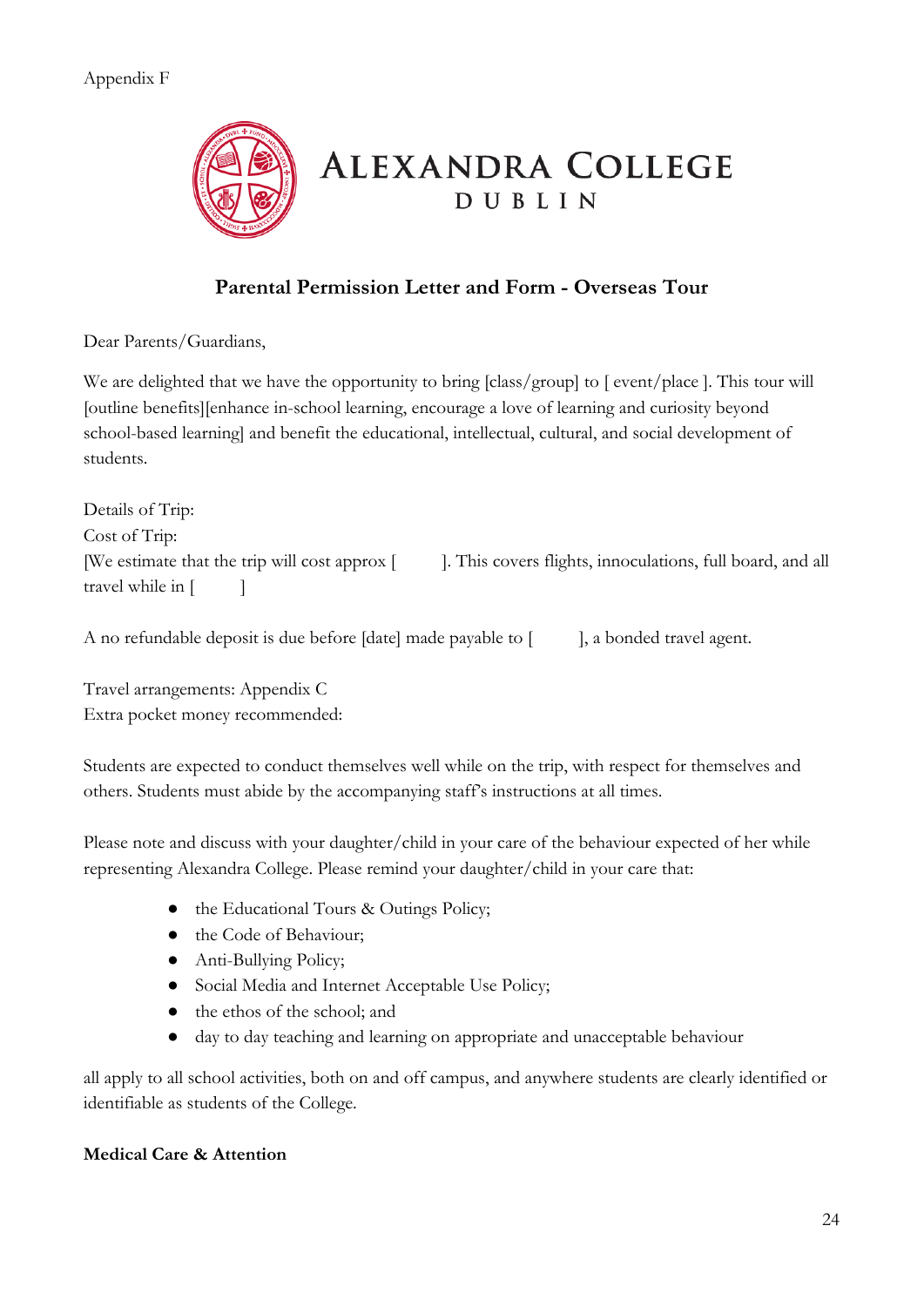You have given general medical consent to the school. While away, your daughter may require emergency treatments or operation. To ensure her health and wellbeing, especially when you cannot be reached, the school requires your consent to school staff acting on available professional medical advice and your agreement that no liability shall attach to the staff in charge if they follow professional medical advice.

#### **Immediate Disciplinary Action**

If the behaviour of a student is deemed to have been a danger to themselves or to others the student will be sent home. Parents will be telephoned and informed of the situation. The extra travel costs will be the responsibility of the family involved.

#### **Insurance**

If students have private health insurance it is recommended that they bring with them the contact details of their provider and their policy number and inform their provider of any medical care needed while abroad.

If you wish to decline a place on the trip it is important to contact [school tour coordinator] by [date].

We do hope that everything is to your satisfaction and that the trip will prove to be a very enjoyable experience and we ask you to complete all sections of the permission form below.

Yours sincerely,

Principal Teacher in Charge

Please sign and submit the consent form to note your consent to your daughter participating.

#### **Permission/Consent to Trip Form**

|                                |    |                  | (please print) give permission for my daughter (name |              |
|--------------------------------|----|------------------|------------------------------------------------------|--------------|
| of student, please print)      |    |                  | Class                                                | to travel to |
| [Place]                        | on | [Nature of trip] |                                                      |              |
| from [Date of outward journey] |    | to.              | [Date of return]                                     |              |

I have read Alexandra College's Educational Tours & Outings Policy. I accept it and will support the school in implementing it. I have spoken with my daughter/the child in my care about her responsibility to act with respect for herself and others and in a way that will represent the school in a positive way and in accordance with this policy.

In addition to the general medical consent we have given the school, we/I give consent in respect of my/our daughter (print) and the tour: the tour: the tour: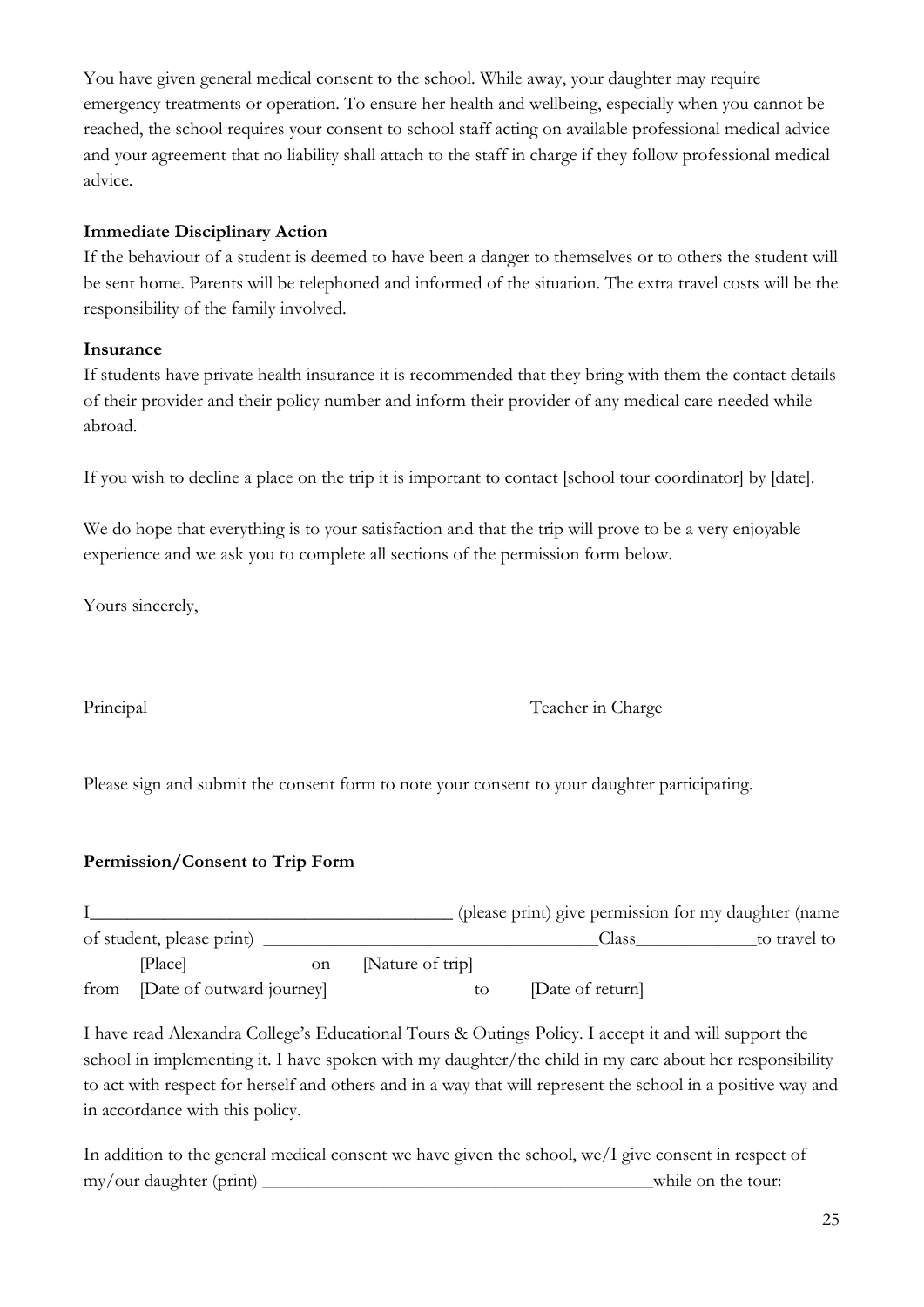- 1. She may receive first aid treatment & appropriate over the counter preparations for the relief of minor illness symptoms;
- 2. If any emergency treatments or operation become necessary when we are not immediately available, they may be undertaken on the advice of attending doctor;
- 3. The members of staff in charge may if they deem it necessary:
	- a. call an ambulance
	- b. take her to a Medical Doctor or hospital
	- c. sign permission forms for any medical procedure/support required, as advised by medical practitioners in the host country.
	- d. make decisions based on available professional medical advice where we cannot be contacted and no liability shall attach to the staff in charge in following procedures consequent to professional medical advice.
- 4. We/I will reimburse Alexandra College for any additional expenses incurred for medical treatment.

| Parent/Guardian's Signature: | Date: |
|------------------------------|-------|
| Student's Name:              |       |
| Student's Class:             |       |

#### **Student Acceptance Form:**

I have read, understood and I agree to comply with and follow Alexandra College's Educational Tours & Outings Policy and the Code of Behaviour. By signing this agreement, I agree always to act in a way that is kind, constructive, respectful to myself and others, and that will represent the school in a positive way. I agree to obey all the rules explained to me in the school policies and by teachers or school staff from time to time. I understand that failing to follow the Code of Behaviour and the Educational Tours & Outings Policy will lead to appropriate sanctions.

**Student's Name** (please print):\_\_\_\_\_\_\_\_\_\_\_\_\_\_\_\_\_\_\_\_\_\_\_\_\_\_

**Student's Signature**: \_\_\_\_\_\_\_\_\_\_\_\_\_\_\_\_\_\_\_\_\_\_\_\_\_\_

**Date:** \_\_\_\_\_\_\_\_\_\_\_\_\_\_\_\_\_\_\_\_

*Please complete all the following sections, if not applicable write "none".*

Please give details if your daughter suffers from any medical condition or has any dietary

requirements \_\_\_\_\_\_\_\_\_\_\_\_\_\_\_\_\_\_\_\_\_\_\_\_\_\_\_\_\_\_\_\_\_\_\_\_\_\_\_\_\_\_\_\_\_\_\_\_\_\_\_\_\_\_\_\_\_\_\_\_\_\_\_\_\_\_\_\_\_\_